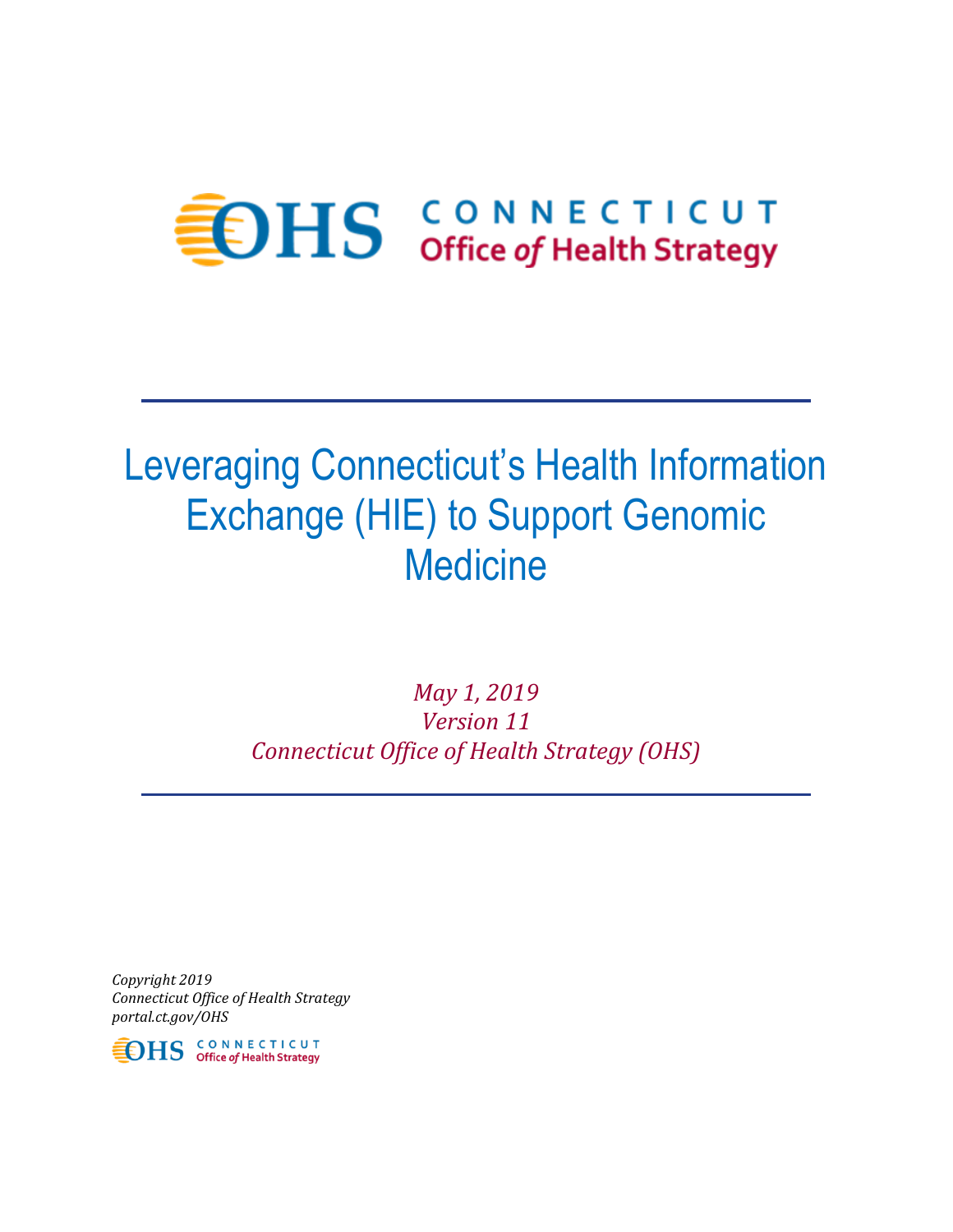

 $\overline{a}$ 

### **Executive Summary**

According to the Office of the National Coordinator for Health Information Technology (ONC), Health Information Exchange (HIE) "allows health care professionals and patients to appropriately access and securely share a patient's medical information electronically." 1 Connecticut's statewide HIE will enable stakeholders across the health care system to securely share electronic health information to improve coordination of care, health outcomes, and reduce provider burden among myriad other benefits.

The Connecticut Office of Health Strategy (OHS) hosted this workshop to convene key stakeholders in the state with the overarching goal of discovering paths for leveraging Connecticut's Health Information Exchange (HIE) to support genomic medicine.

To understand how the statewide HIE can be used to support genomic medicine, it is important to understand the definitions of, and differences between, genomics and genetics. Based on the National Human Genome Research Institute's definitions of the two terms, *genomics* studies a person's entire genome—i.e. their complete set of genes whereas *genetics* studies just one of those genes in particular. <sup>2</sup> *Genomic testing*, therefore, means mapping and studying a person's entire genome to look for variations that might show up anywhere in the code, while *genetic testing* looks for specific genetic variations in single genes or small groups of genes that are linked to certain diseases. <sup>3</sup>

Connecticut is uniquely positioned to become the nation's leader in leveraging the statewide HIE to support genomic medicine. To start, Connecticut is home to a singular concentration of genomic expertise in the form of Yale Center for Genomic Health and its launch of the Generations Project in 2019 that will generate cutting-edge data, Yale University's numerous biobanks, Jackson Laboratories, and Sema4. What's more, Connecticut has taken an approach toward HIE architecture *from inception* that anticipates leveraging the HIE to support genomics. Finally, as noted by presenter Dr. Michael Murray, while Connecticut has only 1% of the nation's population, the demographic layout of Connecticut's population aligns very closely with that of the entire United States, making Connecticut a reasonable model for how successful use of genomic medicine could impact the entire population.<sup>4</sup>

Genomic data that is successfully integrated with information support tools within the statewide HIE, and subsequently into Electronic Health Records (EHRs) in a seamless and actionable form, could enable already overloaded clinical providers to deliver better precision care. It could also facilitate the integration of care and research efforts and, importantly, further improve patient outcomes and reduce overall costs of care.

<sup>1</sup> HealthIT.gov. "What is HIE?" <https://www.healthit.gov/topic/health-it-and-health-information-exchange-basics/what-hie>

<sup>&</sup>lt;sup>2</sup> National Human Genome Research Institute. "Genomics." <https://www.genome.gov/genetics-glossary/genomics>

<sup>3</sup> National Human Genome Research Institute. "Genetic Testing." <https://www.genome.gov/genetics-glossary/Genetic-Testing>

<sup>4</sup> Michael Murray, "Changing Landscape of Genomic Medicine and Opportunities to Incorporate Genomics in Connecticut" (presentation, Incorporating Genomic Medicine into Connecticut's Health Information Network, Hartford, CT, March 8, 2019).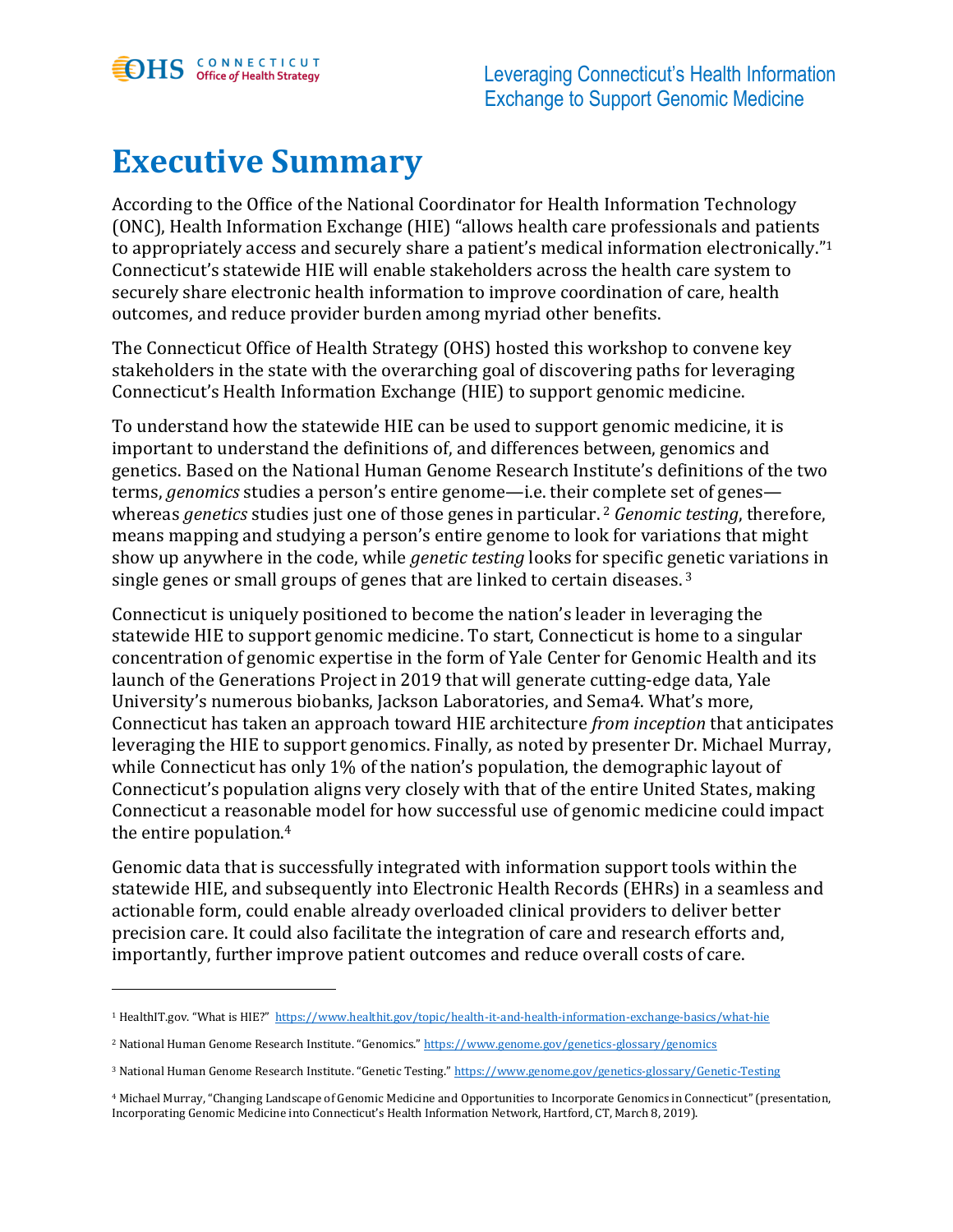

It's important to note that HIE solutions posited by this workshop focused on leveraging communication *about* genomic medicine rather than focusing on moving or disclosing patients' actual genomic information. For example, one of the workshop's ideas was for the HIE to indicate *when* a specific genetic test would be recommended for patients. The overall goal is to ensure that consumers and providers have access to clinically-actionable genomic information that empowers them with knowledge and resources to make the best health decisions possible.

Workshop participants from diverse stakeholder groups collaboratively conceived of use cases that address ways of leveraging the statewide HIE to support actionable use of genomic medicine (Se[e Key Findings and Ideas from Workshop](#page-8-0) for all use case ideas). Participants voted the following three use cases as actionable priorities for the state of Connecticut:

- 1. **Prior Authorization**: Use the HIE to push clinical information in support of prior authorization requests for medically indicated genetic tests. Payers would collaboratively write the prior authorization checklist. It's important to note that there was interest along the entire continuum of care to do this.
- 2. **Clinical Decision Support (CDS) Engine**: Use a genomic medicine "rules engine," curated by a collective group to ensure up-to-date information, to recommend best practices to providers. For example, the CDS engine could inform the provider when a patient is a candidate for a certain genetic test.
- 3. **CDS Data Standardization:** Standardize genomic data, much of which is currently in PDF form, so that it's actionable for CDS. Start with CDC Tier One genomic applications. This use case supports the work that would be done by the CDS Engine and would likely need to be developed first. The combined support for these two companion use cases indicates that using the HIE for CDS for genomic medicine is a clear priority.

To advance these ideas through to production in the HIE, OHS will conduct the following next steps. First, OHS has reviewed this white paper with the White Paper Editorial Team. Next, OHS will share the white paper with the HIT Advisory Council. Then, OHS will convene the Genomic Medicine Working Group that will further define practical use case ideas and provide input throughout the development process.

OHS would like to thank Sema4 for their generous sponsorship of the workshop. We also extend our thanks to The Lyceum for providing a truly pleasant meeting experience for workshop participants. Finally, we would like to acknowledge Velatura's help in facilitating this workshop and drafting associated documents.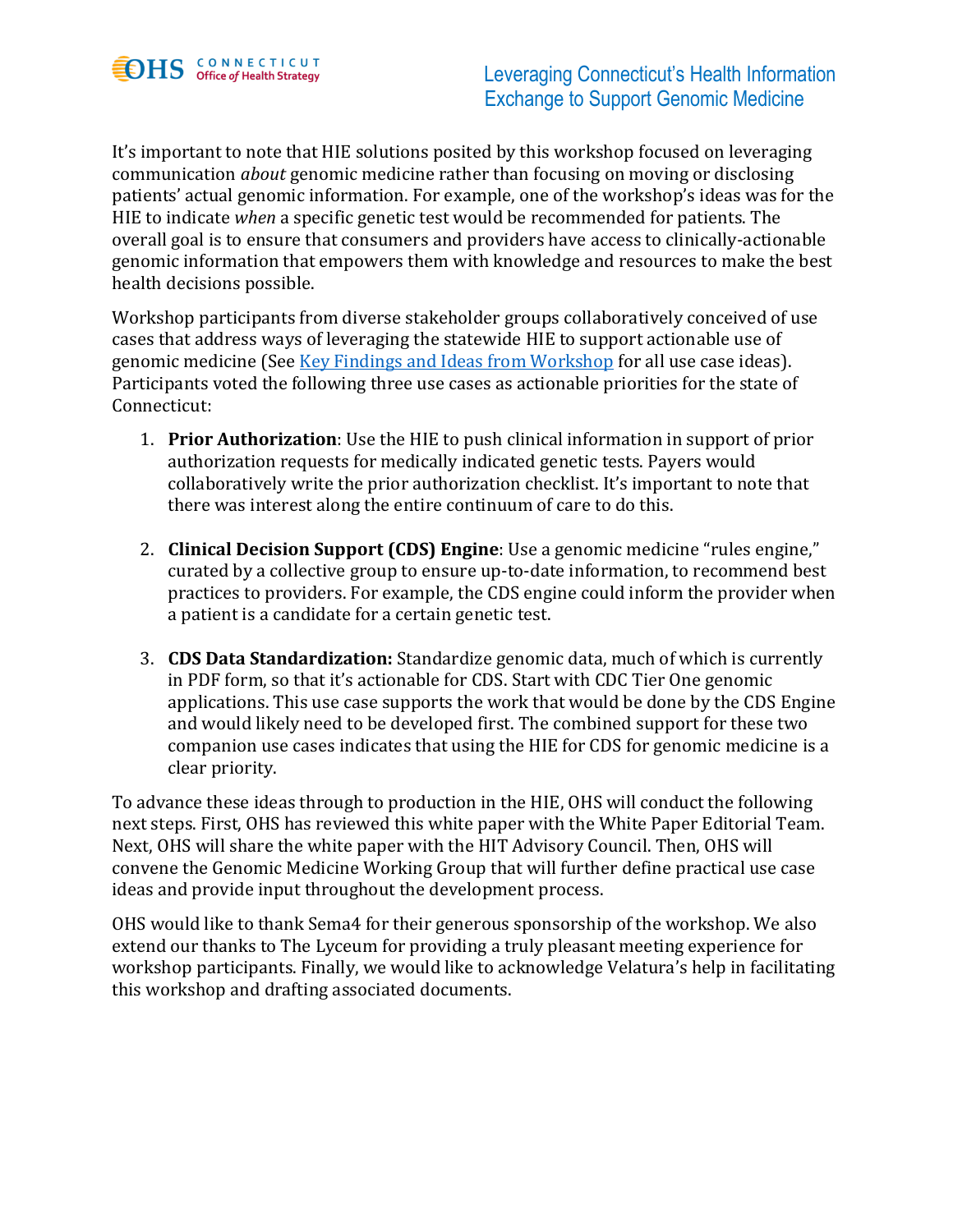

### **Table of Contents**

| A Vision for Genomic Medicine and Health Information Exchange in Connecticut 4             |  |
|--------------------------------------------------------------------------------------------|--|
|                                                                                            |  |
|                                                                                            |  |
|                                                                                            |  |
|                                                                                            |  |
|                                                                                            |  |
|                                                                                            |  |
|                                                                                            |  |
|                                                                                            |  |
|                                                                                            |  |
|                                                                                            |  |
|                                                                                            |  |
|                                                                                            |  |
|                                                                                            |  |
|                                                                                            |  |
|                                                                                            |  |
| Editorial Team Recommendations for the Genomic Medicine Working Group  11                  |  |
|                                                                                            |  |
|                                                                                            |  |
|                                                                                            |  |
| Appendix C: David Carey, PhD, "Leveraging the resources of an integrated health system for |  |
| Appendix D: Michael Murray, MD, "Changing Landscape of Genomic Medicine and                |  |
|                                                                                            |  |
|                                                                                            |  |
|                                                                                            |  |
|                                                                                            |  |
|                                                                                            |  |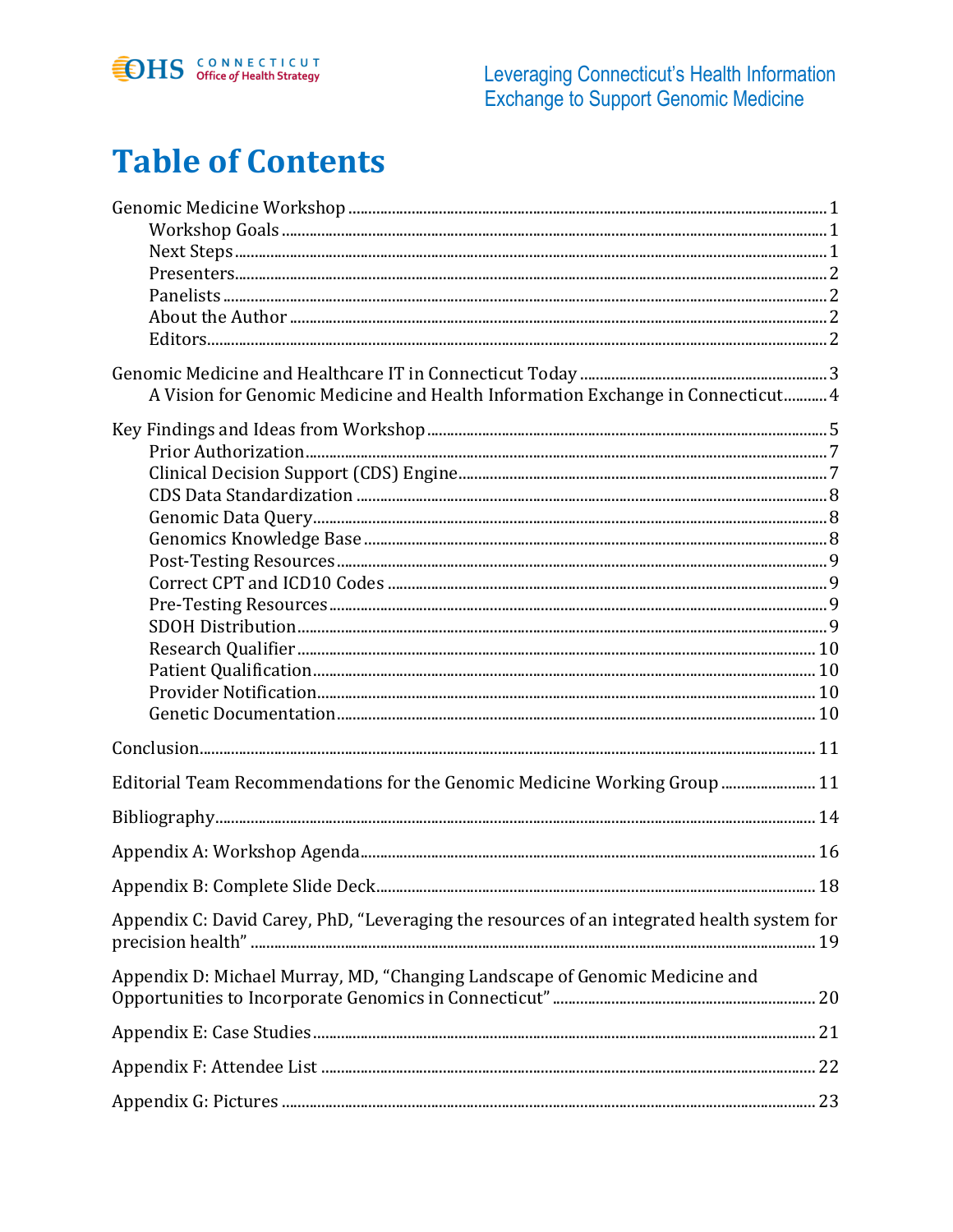### <span id="page-4-0"></span>**Genomic Medicine Workshop**

The Connecticut Office of Health Strategy (OHS) hosted the Leveraging Connecticut's Health Information Exchange to Support Genomic Medicine workshop at The Lyceum in Hartford, Connecticut on March 8, 2019. In his introduction, Allan Hackney, the Health Information Technology Officer for Connecticut, aptly called the day "an opportunity to explore something innovative."

The genomic medicine workshop welcomed renowned guest speakers from Yale Center for Genomic Health and Geisinger Health System and brought together key stakeholders in the state with the overarching goal of discovering paths for leveraging the statewide HIE to support genomic medicine.

This workshop began the new process by which Connecticut's statewide HIE will convene stakeholders to conceive of use cases and initiate working groups moving forward. Future workshops will continue to explore topics of critical interest to stakeholders and the statewide HIE.

#### <span id="page-4-1"></span>*Workshop Goals*

To ensure that the workshop produced actionable ideas in a relatively short period of time, stakeholders united around the following goals:

- Discuss opportunities for Connecticut to advance as a national leader in genomic medicine and information exchange by leveraging innovative architecture and local subject matter expertise
- Outline practical and achievable proposals to leverage the statewide health information exchange to support genomic medicine
- Employ Use Case Factory<sup>™</sup> model to identify practical use case opportunities for prototyping genomics in the HIE
- Acknowledge, not solve, industry challenges (e.g. Consent, Security, etc.)

#### <span id="page-4-2"></span>*Next Steps*

- White paper and white paper review with White Paper Editorial Team
- Share white paper and findings with HIT Advisory Council
- Convene Genomic Medicine Working Group
- Begin work on priority actionable use cases identified by workshop
- Continue to develop use cases to further leverage the statewide HIE to support genomic medicine

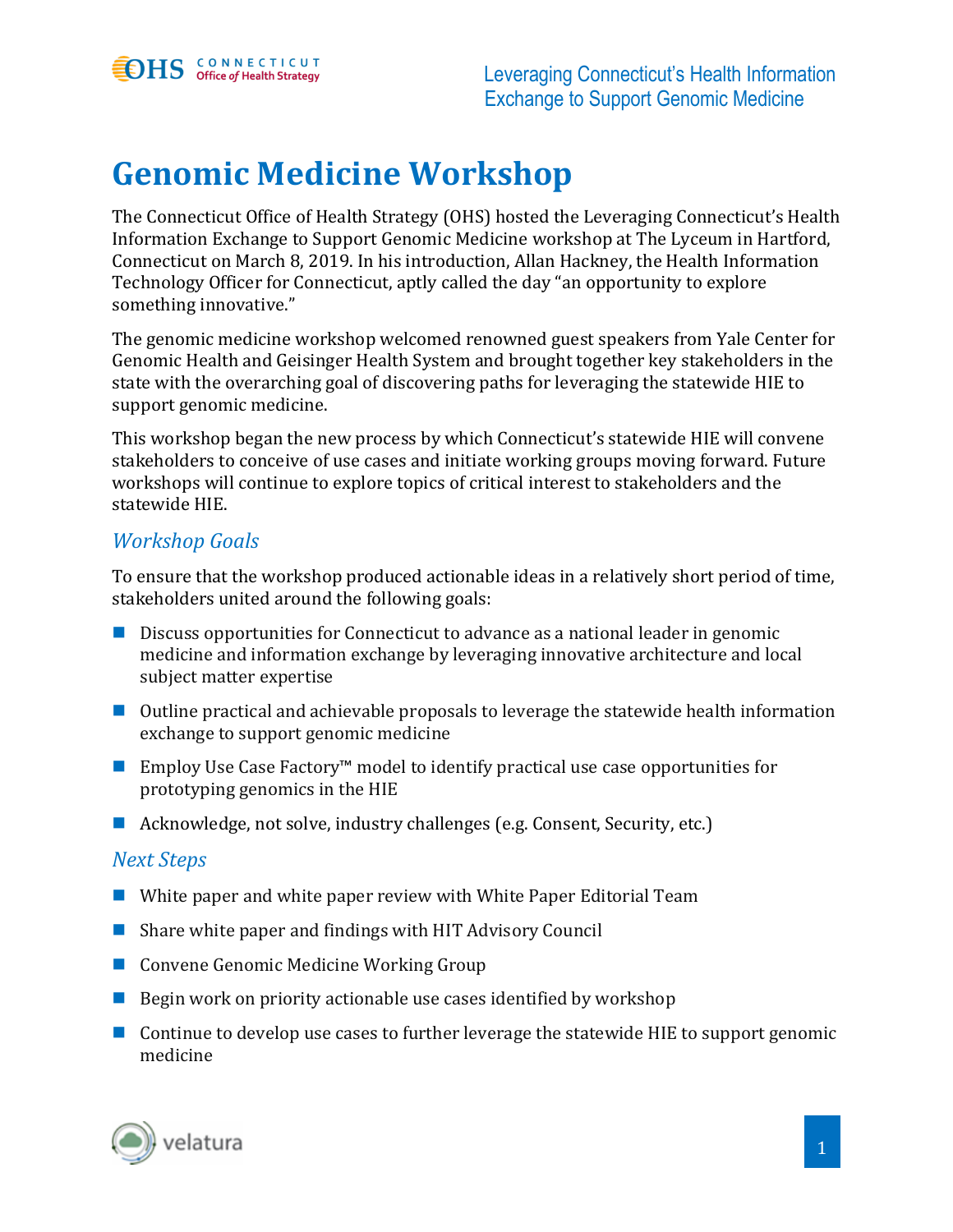■ Establish Connecticut as national leader and model for leveraging the statewide HIE to support genomic medicine

#### <span id="page-5-0"></span>*Presenters*

- **David Carey, PhD**, Associate Chief Research Officer at Geisinger Health System and Professor and Chair, Department of Molecular and Functional Genomics, Geisinger
- **Michael Murray, MD, FACMG, FACP**, Director for Clinical Operations for Yale School of Medicine and Yale New Haven Hospital's Center for Genomic Health
- **Sabina Sitaru, PMP**, Interim Chief Operating Officer for Connecticut's statewide Health Information Exchange

#### <span id="page-5-1"></span>*Panelists*

- ⚫ **Allan Hackney, CISM, CRISC**, Health Information Technology Officer for Connecticut
- **Robert Zavoski, MD, MPH**, Medical Director of Connecticut Department of Social Services
- ⚫ **Thomas Agresta, MD, MBI**, Professor and Director of Medical Informatics Family Medicine, Director of Clinical Informatics Center for Quantitative Medicine, Informatics Leader at Connecticut Institute for Primary Care Innovation (CIPCI)
- Victoria Veltri, JD, LLM, Executive Director for Connecticut Office of Health **Strategy**

#### <span id="page-5-2"></span>*About the Author*

The mission of Connecticut's Office of Health Strategy (OHS) is to implement comprehensive, data driven strategies that promote equal access to high quality health care, control costs and ensure better health for the people of Connecticut. Learn more about OHS at [portal.ct.gov/OHS.](https://portal.ct.gov/OHS)

#### <span id="page-5-3"></span>*Editors*

OHS would like to thank the following people for their feedback on the white paper:

- ⚫ **Thomas Agresta, MD, MBI**, Family Physician, Professor and Director of Medical Informatics - UConn Health
- ⚫ **Danielle Bonadies, MS, CGC**, Director of Genetics My Gene Counsel
- **David Carey, PhD**, Associate Chief Research Officer at Geisinger Health System and Professor and Chair, Department of Molecular and Functional Genomics, Geisinger
- **Mehul Dalal, MD, MSc, MHS**, Chronic Disease Director CT Department of Public Health
- **Allan Hackney, CISM, CRISC**, Health Information Technology Officer CT Office of Health Strategy
- **Allen Hsiao, MD, FAAP**, Associate Professor of Pediatrics and of Emergency Medicine, Chief Medical Information Officer – Yale School of Medicine & Yale New Haven Health

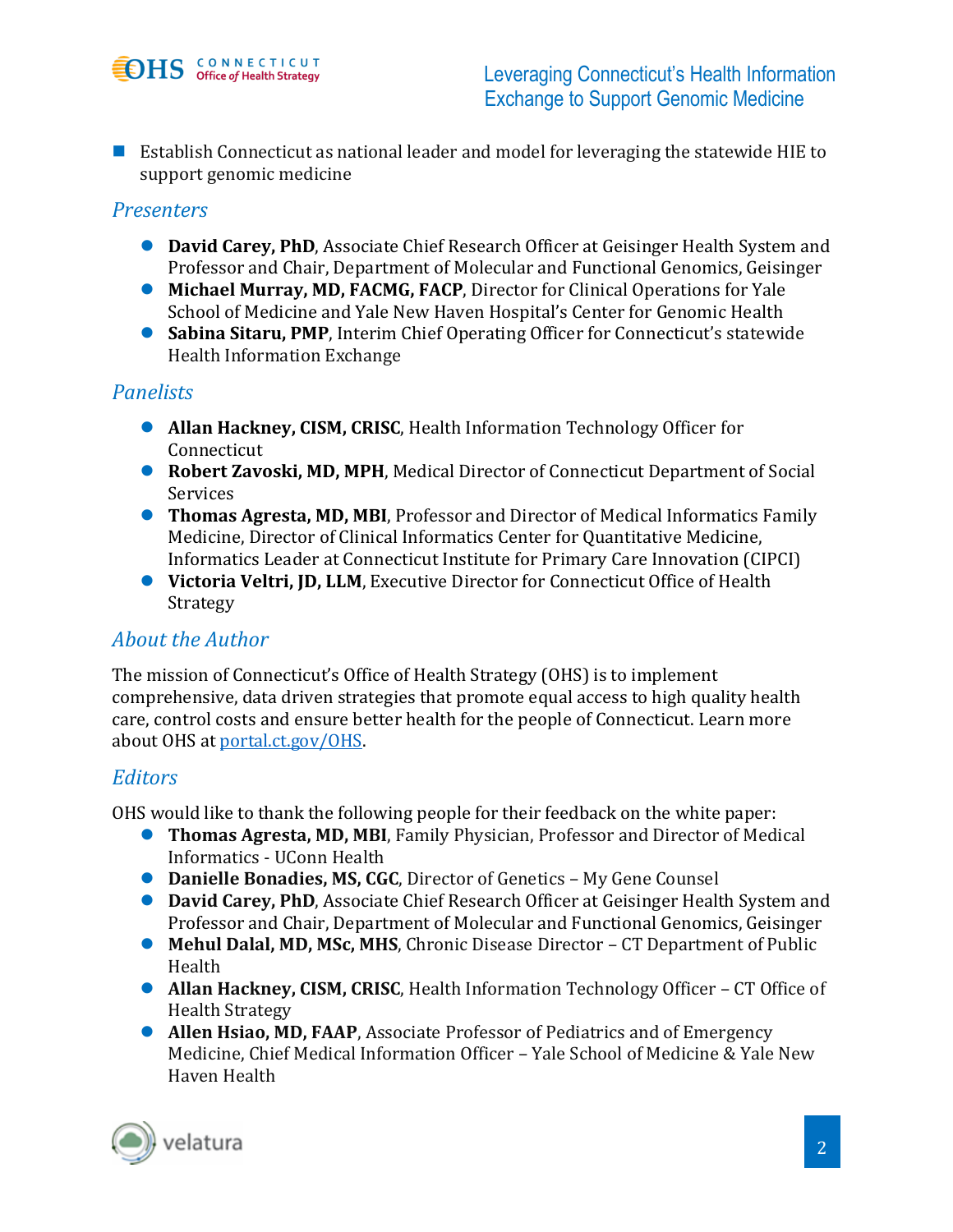

- **Michael Murray, MD, FACMG, FACP**, Director for Clinical Operations Yale Center for Genomic Medicine
- **Polly Painter**, Director, Strategic Relations for Precision Medicine and Population Health – Yale School of Medicine
- **Robert Tafuri, MD**, Medical Operations Director Anthem
- ⚫ **Amy Taylor,** Vice President, Western Region- Community Health Center
- **Beverly Tenenholz**, Genetic Counselor/Coordinator of Genetic Counseling Program – Hartford Healthcare

### <span id="page-6-0"></span>**Genomic Medicine and Healthcare IT in Connecticut Today**

Genomic medicine uses a patient's genomic information to determine their risk for certain diseases and identify possible courses of care. Currently, the CDC recommends genomic applications for three Tier 1 conditions: Hereditary Breast and Ovarian Cancer Syndrome (*BRCA1/2*), Lynch Syndrome (LS, colorectal and endometrial cancer), and Familial Hypercholesterolemia (FH, heart attacks and heart disease).<sup>5</sup> Identification can lead to early detection or prevention, cascade testing for family members who may be at risk, and pharmacogenomic treatment options—identifying which drugs a person may respond best to based on their specific genomic makeup.

The more genomic data that becomes available to researchers, the more they may be able to associate diseases with specific genetic conditions, like the CDC's Tier 1 conditions above. Likewise, more genomic data also advances the field of pharmacogenomics, which can provide information about whether a certain drug will be effective or produce unwanted side effects for a specific patient: this will increase opportunities for precision medicine for patients. And, if genomic information is made accessible and actionable through the statewide health information exchange network, it could reduce the burden on already overloaded providers.

This workshop focused on practical genomics with the goal of coming up with actionable ideas—i.e. projects that are within reach in the next year—for leveraging Connecticut's statewide Health Information Exchange to support genomic medicine research that's being done across the state.

It is important to note that many of the other industry challenges surrounding genomic medicine—consent, security, education needs, ethics—were acknowledged but tabled for future workshops and working groups. While addressing these challenges is critical to furthering genomic medicine, it would not be possible to solve all of them in a one-day workshop.

<sup>5</sup> "Tier 1 Genomics Applications and their Importance to Public Health," CDC online, Last modified March 6, 2014, [https://www.cdc.gov/genomics/implementation/toolkit/tier1.htm.](https://www.cdc.gov/genomics/implementation/toolkit/tier1.htm)



 $\overline{a}$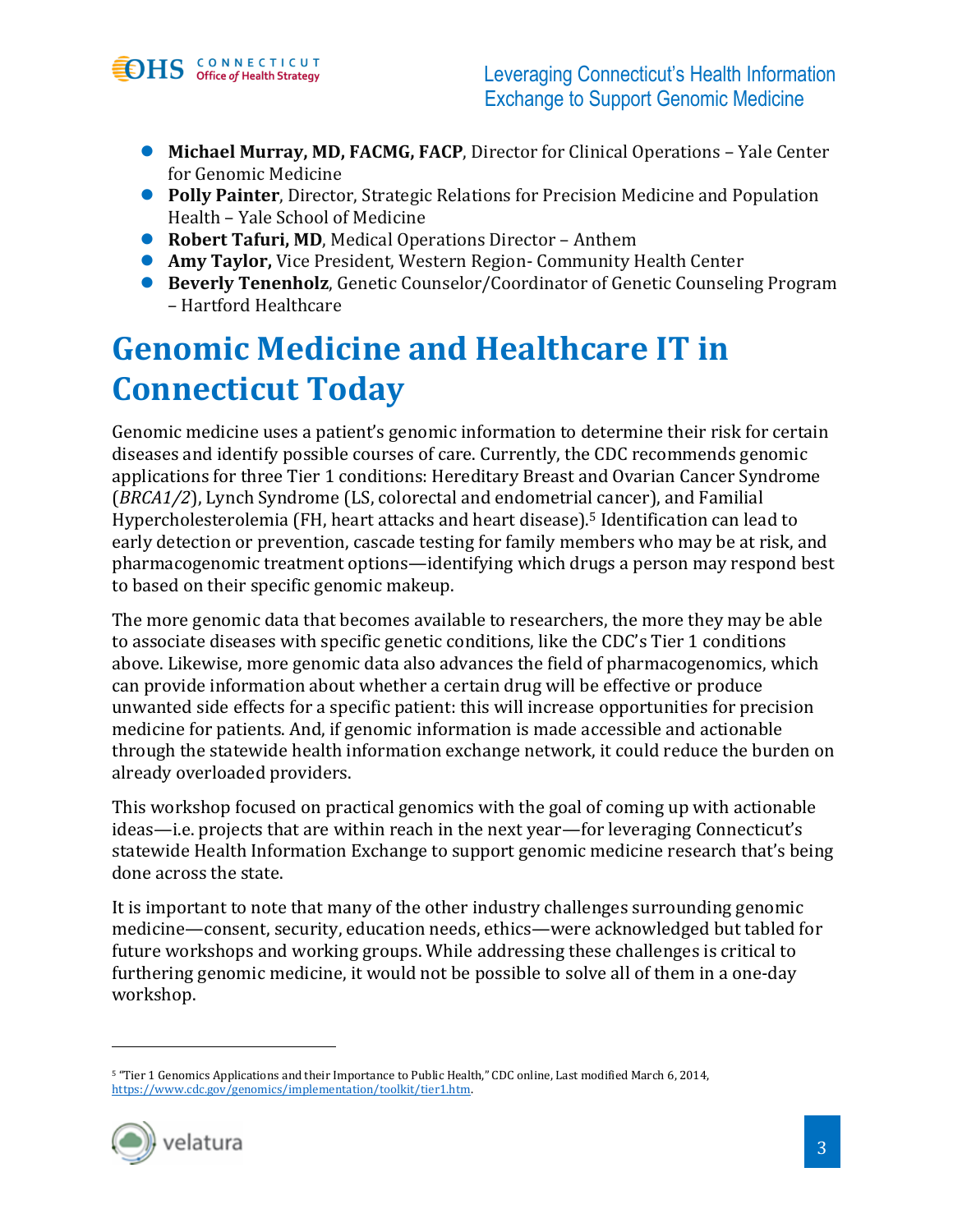*"Help us decide where we can invest so we can come forward with something we can actually implement." – Allan Hackney, HITO for Connecticut*

#### <span id="page-7-0"></span>*A Vision for Genomic Medicine and Health Information Exchange in Connecticut*

The vision for Connecticut's statewide HIE is to create a "Network of Networks," which would provide a secure mechanism for providers and caregivers to connect, support the bidirectional exchange of health data, leverage existing data-sharing initiatives and services, and establish the ability to participate with national interoperability initiatives. The "Network of Networks" would be able to function effectively, in part, by establishing a trust framework with legal agreements with all Trusted Data Sharing Organizations.

Furthermore, Connecticut is taking a Use Case Factory™ approach to identify high value data-sharing activities and will continue to convene stakeholders to collaboratively conceive of priority use cases as happened at the Genomic Medicine and HIE workshop. The Use Case Factory™ process guides ideas through development and into production in the HIE.

Leveraging the statewide HIE to support genomic medicine could help address multiple stakeholder needs that must be met before genomic information can be actionable for patient care. To start, providers need support to know when genetic testing is recommended and access to readable, actionable results from genetic testing that is streamlined into their workflow. They also need to know when and how to connect patients with genetic counselors.

Patients benefit most when they can go over pre-test possibilities and actionable results with genetic counselors or providers that have apt knowledge and skills paired with seamless access to genetic counseling tools and information. Finally, to streamline prior authorizations, providers need an easy-to-use, EHR-integrated prior authorization process to facilitate bidirectional communication of appropriate risk factor information and approval from payers about whether genetic testing will be covered through insurance. As experience and research accumulate, payers, providers, and patients would also benefit from knowing the long-term benefits and risks associated with genetic testing for early detection and/or prevention as this could both dramatically improve patient outcomes and reduce costs to payers in the long run.

Informative presentations by leading industry researchers prepared workshop participants to identify high-value use cases to address these varied stakeholder needs. Dr. David Carey emphasized that Geisinger Health System's MyCode genomic medicine project, much like Connecticut's statewide HIE, developed a process and infrastructure *from inception* that would enable patients and providers to receive important results in an actionable way and would provide paths for researchers to discover new target drugs. Geisinger has conducted numerous patient focus groups and Dr. Carey emphasized the importance of patient and provider education. From focus groups, Geisinger has found that

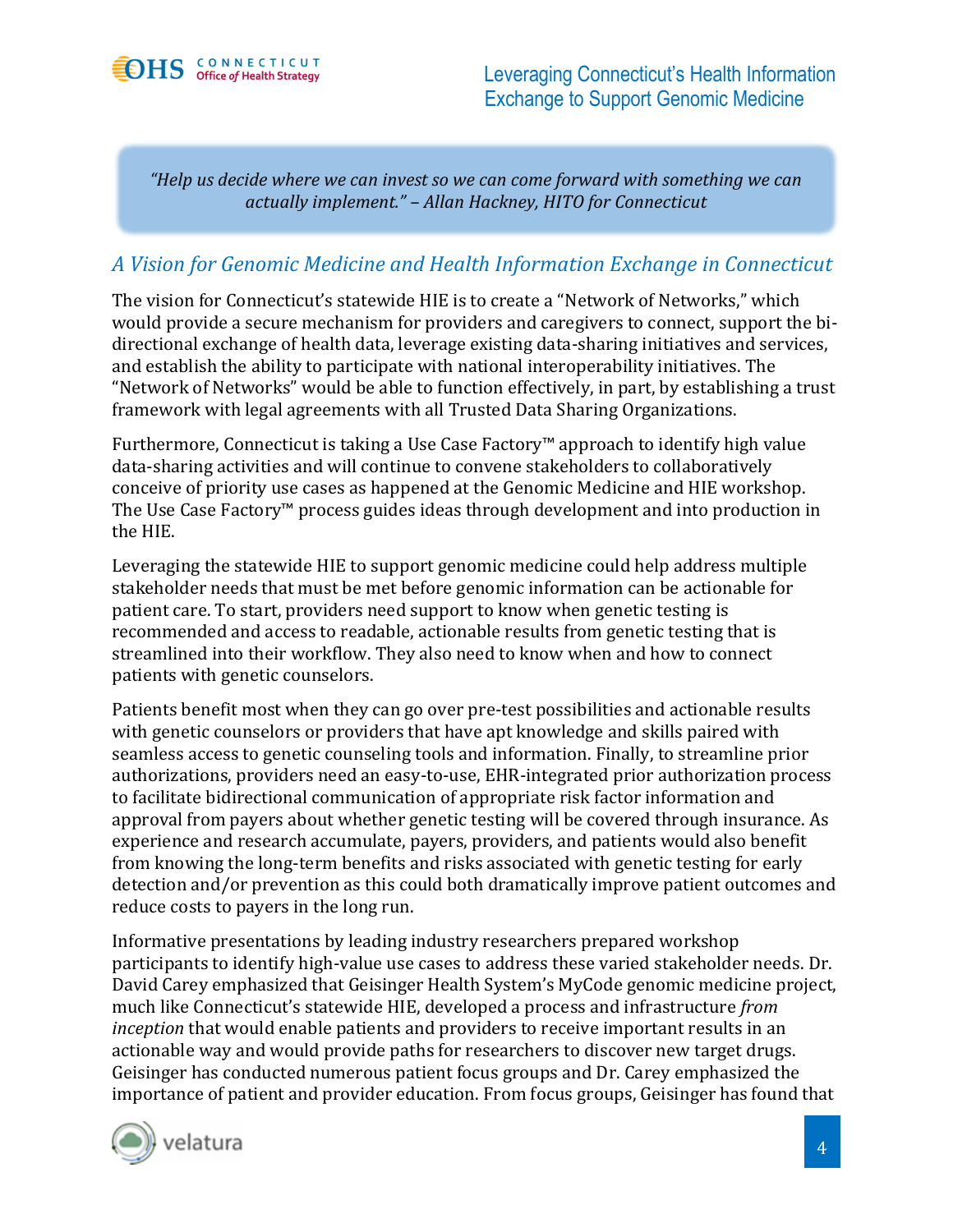patients want to know about results that provide a positive actionable benefit. To learn more about the Geisinger Health MyCode project, please refer to Dr. David Carey's presentation in [Appendix C.](#page-22-0)

Dr. Michael Murray from Yale Center for Genomic Health highlighted several specific opportunities for leveraging the statewide HIE to support genomic medicine. Dr. Murray presented the CDC's three Tier 1 genomic applications: Hereditary Breast and Ovarian Cancer Syndrome (*BRCA1/2* associated cancer), Lynch Syndrome (LS, colorectal and endometrial cancer), and Familial Hypercholesterolemia (FH, heart attacks and heart disease).<sup>6</sup> Because these conditions are both relatively common and well understood, the identification of these genetic risks opens the door to evidence based next steps for the patient and for family members. Currently, there are no statewide initiatives pursuing identification of these risks, so Connecticut has the opportunity to lead the nation in integrating clinical decision support information into the statewide HIE to ensure that all patients who should be having these CDC-recommended genetic tests are actually getting them.

Take ovarian cancer for example: ovarian cancer is the 5<sup>th</sup> leading cause of cancer death in Connecticut.<sup>7</sup> Since 2007, the evidence-based recommendation by the National Comprehensive Cancer Network is that all women with ovarian cancer be offered testing for *BRCA1/2*; however, one study found that only 10-20% of the women who qualified to have the test actually had it. $8$  Targeted quality improvement efforts at two healthcare provider organizations have demonstrated improved adherence to the recommendation to greater than 85%. Connecticut has an opportunity to demonstrate an adherence rate at a state level through collaborations between the statewide HIE, the Connecticut tumor registry, and healthcare provider organizations.

The possibilities for statewide clinical decision support extend beyond genetic testing for certain diseases: Dr. Murray also gave an overview of pharmacogenomics, pointing out that genomic information can clue providers in to which drugs may or may not be effective for a particular patient. Dr. Murray's full presentation is available for reference in [Appendix D.](#page-23-0)

# <span id="page-8-1"></span><span id="page-8-0"></span>**Key Findings and Ideas from Workshop**

To generate actionable use case ideas for leveraging the statewide HIE to support genomic medicine, small groups of workshop participants mapped care plans for two personas synthetic patients with realistic medical histories. One persona had poorly controlled

<sup>8</sup> Erica Bednar, et al. "A universal genetic testing initiative for patients with high-grade, non-mucinous epithelial ovarian cancer and the implications for cancer treatment," *Gynecologic Oncology* 146, no. 2: 399-404, accessed March 27, 2019, [http://dx.doi.org/10.1016/j.ygyno.2017.05.037.](http://dx.doi.org/10.1016/j.ygyno.2017.05.037)



 $\overline{a}$ <sup>6</sup> "Tier 1 Genomics Applications and their Importance to Public Health," CDC online, Last modified March 6, 2014, [https://www.cdc.gov/genomics/implementation/toolkit/tier1.htm.](https://www.cdc.gov/genomics/implementation/toolkit/tier1.htm)

<sup>7</sup> "Ovarian Cancer in Connecticut Fact Sheet" Connecticut State Department of Public Health, Last modified August 2016, [https://authoring.ct.gov//-/media/Departments-and-Agencies/DPH/Tumor-Registry/pdf/OvarianCancerpdf.pdf.](https://authoring.ct.gov/-/media/Departments-and-Agencies/DPH/Tumor-Registry/pdf/OvarianCancerpdf.pdf)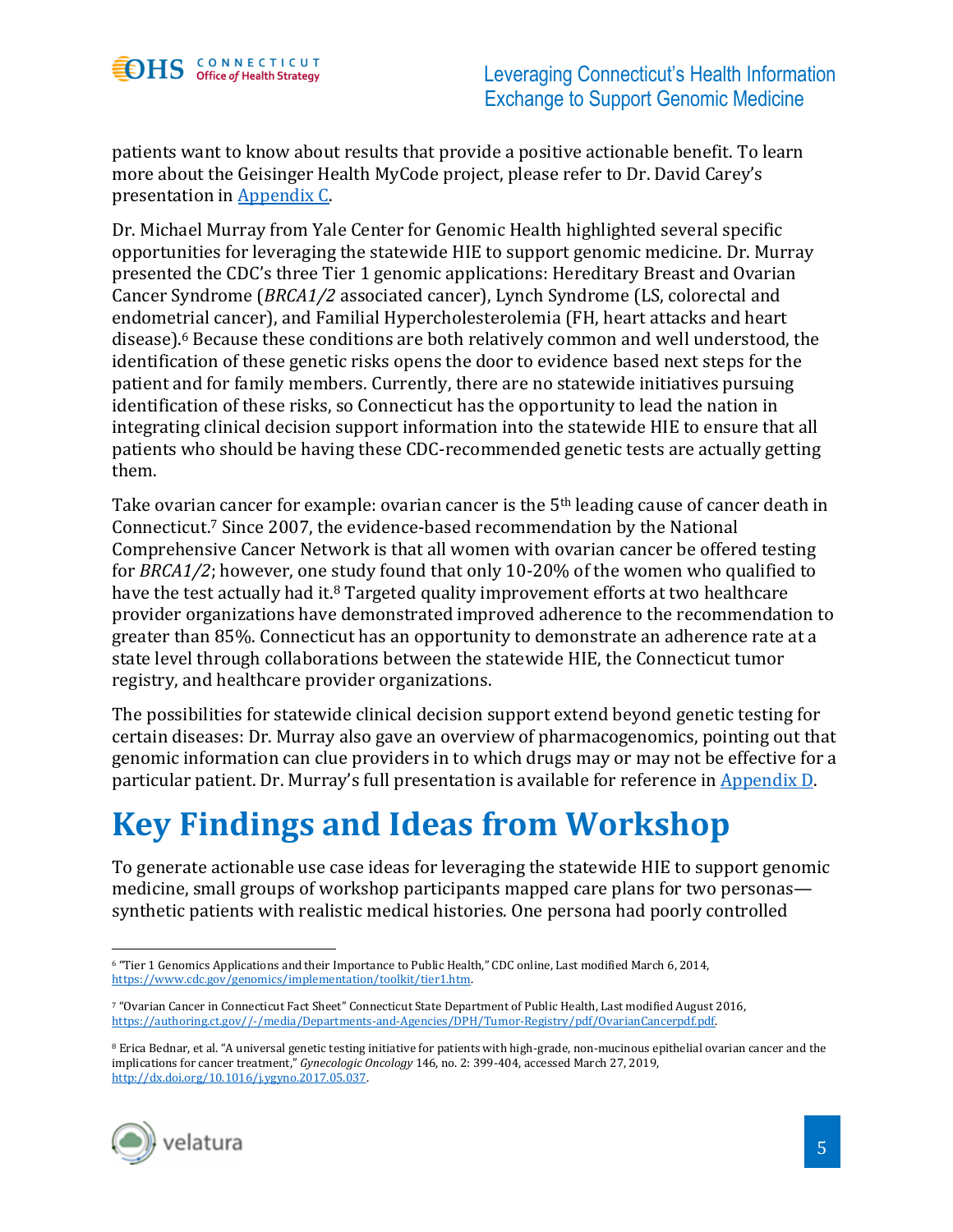

diabetes and one was recently diagnosed with ovarian cancer. For each persona, groups mapped two care plans: one in which the patient received genetic testing, and one in which they did not. Groups then used the care plans they generated to look for the points at which information about the genetic testing should be shared by asking, "When should the information be shared?" and "By or with whom?". (Persona Case Studies can be found in [Appendix E.](#page-24-0))

These points of possible information exchange along with key questions that arose during the exercise (such as: How does a provider look for results if the results aren't in their own EHR? Who has access to results? Is there a way for providers to know if a patient is at higher risk of other cancers or a candidate for clinical trial? Who pays for the test? When is it covered and when not?), lead groups to identifying actionable use cases.

It's important to note that the use case ideas emphasize leveraging *when* genomic approaches would be beneficial and sharing information *about* genetic testing rather than actually moving or disclosing a patient's genomic information. The goal of these use cases, and of leveraging Connecticut's statewide HIE to support genomic medicine in general, is to ensure that genomic information is clinically advantageous to consumers and providers.

Workshop participants came up with thirteen use case ideas that would leverage Connecticut's HIE to support genomic medicine. Participants were given stickers with varying dollar amounts on them and asked to vote for the three use cases they saw as priorities and as feasible to begin planning and implementing within the next year. The chart below shows the voting results.



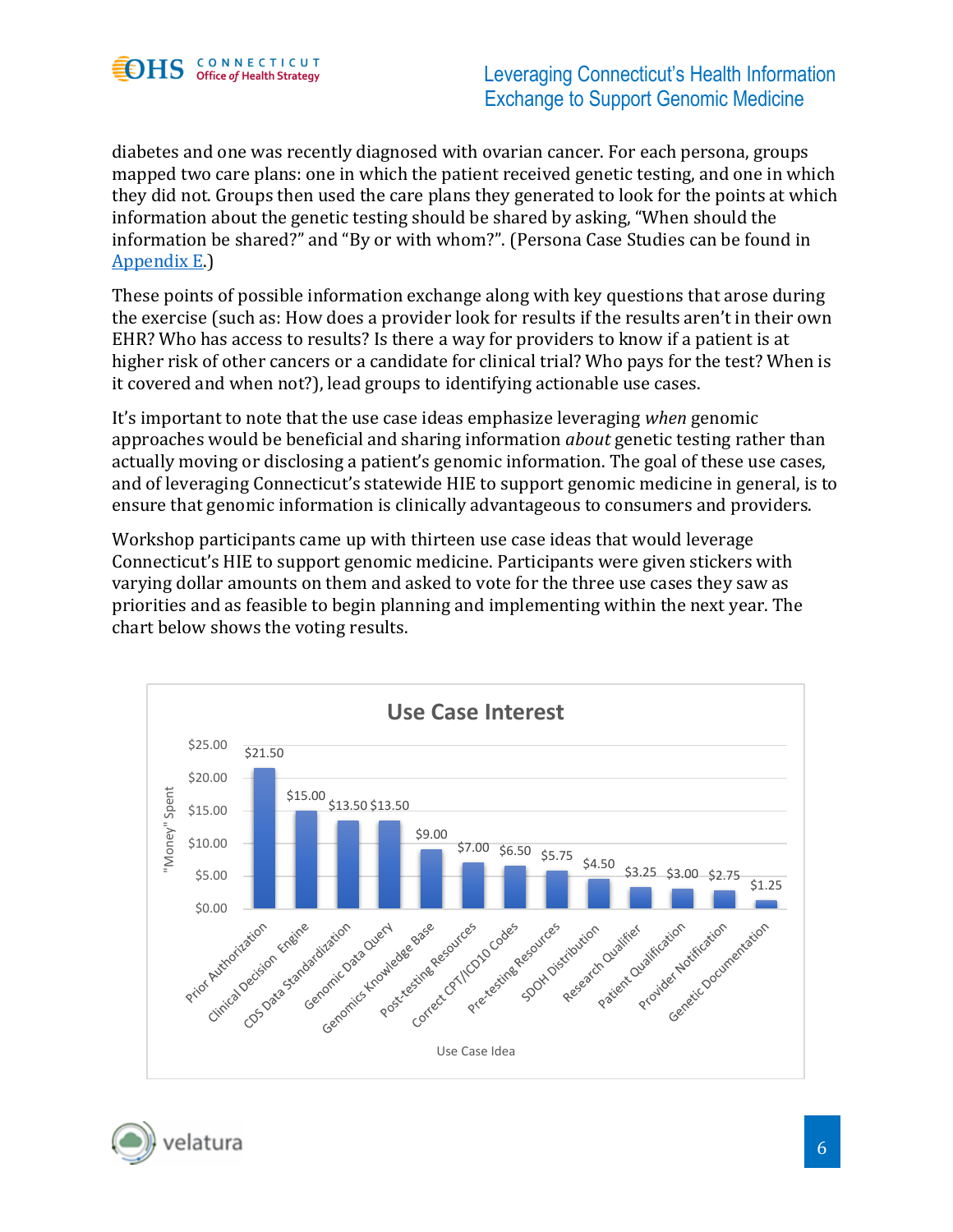

### <span id="page-10-0"></span>*Prior Authorization*

The Prior Authorization use case received the most support, coming in with 27% more "dollar" support than the use case that follows it, which was the largest margin between any of the use cases. This high level of support from an incredibly diverse group of stakeholders in the room indicates that there is interest along the entire continuum of care to use the HIE in support of prior authorization for genetic testing.

In this use case, the HIE would be used to automate the gathering of clinical information for prior authorization requests for medically indicated genetic tests. In other words, the HIE would give the payer clinical information on the patient that supports the medical recommendation for performing the genetic test. Participants voiced the supplementary idea that the HIE could encourage payers to collaboratively write the prior authorization checklist.

Support for this use case also hinged around the fact that, while the cost of genetic testing has dropped dramatically in recent years, some tests remain expensive. It would be beneficial for patients to be able to know in real time from their providers whether a test would be covered and, if not, how much it would cost.

OHS was surprised that the prior authorization use case came so prominently to the forefront at the workshop. Because use case ideas hadn't been socialized previously within the payer community, OHS didn't yet have a sense of their point of view. It was exciting to see such enthusiastic support for this idea not only from payers but also from the entire continuum of care.

### <span id="page-10-1"></span>*Clinical Decision Support (CDS) Engine*

The Clinical Decision Support Engine received the second highest dollar amount of votes. The CDS Engine would be a "rules engine" or comprehensive database of "rules" that results in various actions. Namely, the engine would recommend best practices to providers. For example, following the National Comprehensive Cancer Network's recommendation that all women with ovarian cancer get the *BRCA1/2* test, the CDS Engine could see that a patient had been recently diagnosed with ovarian cancer and automatically inform the patient's provider that she is a candidate for the *BRCA1/2* test.<sup>9</sup>

Additionally, a CDS rules engine could be triggered for a prescriber when there is a genetic test indicating that the medication being selected is poorly metabolized in a given patient. In the case of opioids for example, this could prevent a potential overdose situation, while in a patient with depression it might indicate the potential benefit of choosing an alternate therapy.

<sup>9</sup> Erica Bednar, et al. "A universal genetic testing initiative for patients with high-grade, non-mucinous epithelial ovarian cancer and the implications for cancer treatment," *Gynecologic Oncology* 146, no. 2: 399-404, accessed March 27, 2019, [http://dx.doi.org/10.1016/j.ygyno.2017.05.037.](http://dx.doi.org/10.1016/j.ygyno.2017.05.037)



 $\overline{a}$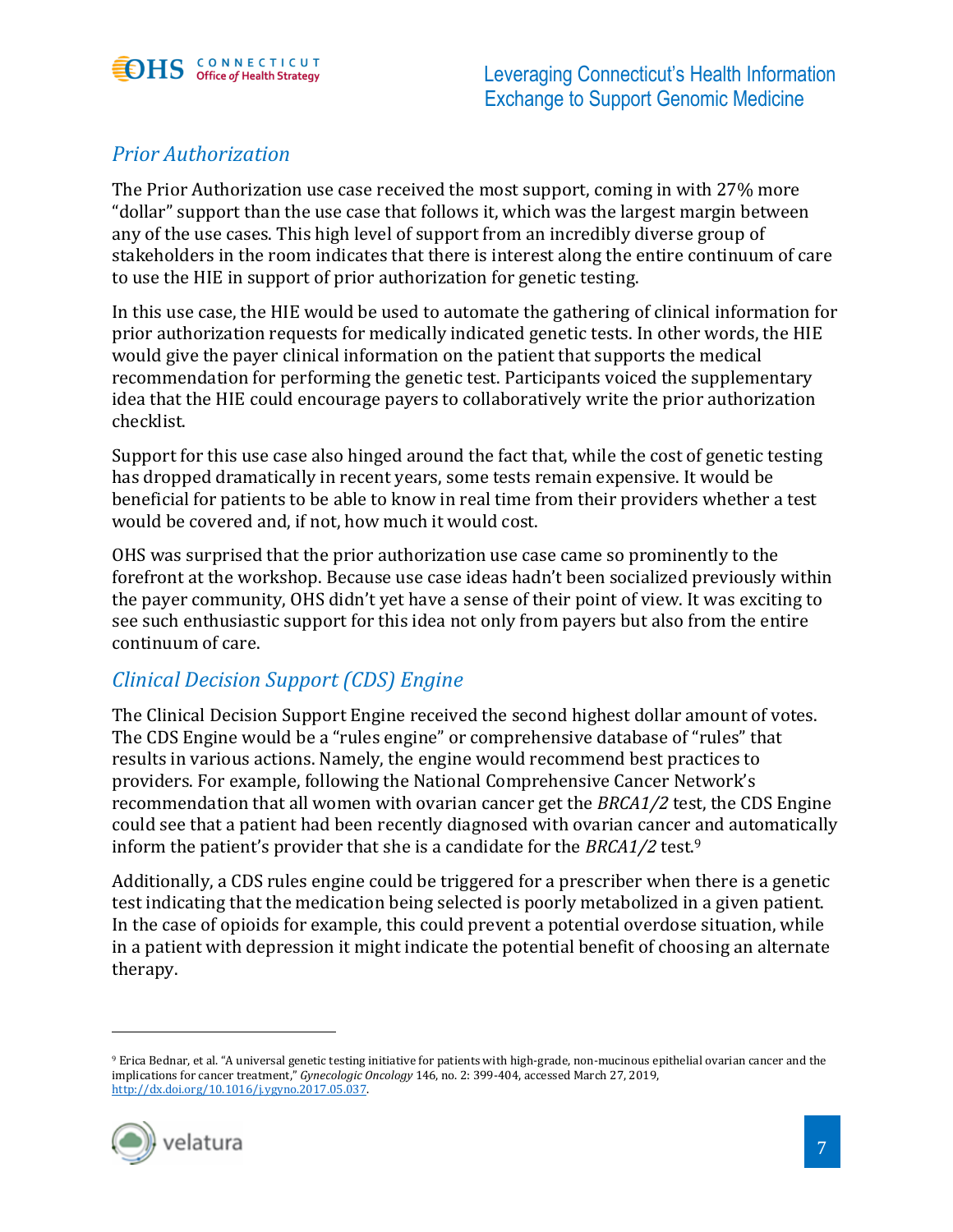

There was a lot of conversation throughout the day that centered around reducing provider burden. This use case would streamline best practices for genomic medicine into the workflow of providers in an easily accessible, actionable way, thereby decreasing provider overload, increasing adherence to recommendations for genetic testing, and ultimately positively impacting patient outcomes and possibly reducing costs for payers in the long term.

#### <span id="page-11-0"></span>*CDS Data Standardization*

Coming in third, the Clinical Decision Support Data Standardization use case is a companion use case to the CDS Engine. In fact, while the engine had more support, this use case is likely a prerequisite to a working CDS Engine. In this use case, the HIE would be used to standardize genomic information data so that it can be actionable for Clinical Decision Support. Workshop participants pointed out that a lot of genomic data currently exists in non-standard PDF form. A starting point would be the three CDC Tier 1 genomic applications.

This use case addresses one of the main challenges with genomic information which is that there isn't a standardized way of storing or transmitting data. This can make data difficult to interpret or even to access in the first place for already overloaded providers. Nonstandardized data also makes any centralized form of CDS nearly impossible.

#### <span id="page-11-1"></span>*Genomic Data Query*

Coming in tied with CDS Data Standardization, the Genomic Data Query use case would use the HIE to push the location of genomic information into the provider's EHR so that the provider knows where to look for a patient's genomic information. As its name suggests, this use case would also allow providers to query for the location of patient genomic information results if the information isn't pushed in to the EHR or if the provider doesn't have an EHR.

This use case would help address the fact that genomic information is stored in myriad ways in myriad locations. If a patient thinks they've gotten a test, but there's no record of it in their chart, this use case could enable the provider to search for a result rather than go on a time-consuming hunt. This would of course require the "testing organization" to share information with the HIE infrastructure. Additionally, consent models may limit the sharing of past information on testing that happened before the implementation of the use case.

#### <span id="page-11-2"></span>*Genomics Knowledge Base*

The Genomics Knowledge Base use case is one of the more large-scale use case ideas to come from the workshop. The idea is to build a knowledge base that serves as a sort of genomic data dictionary that could be used within the HIE to support many of the other use cases in this list, in particular CDS, post- and pre-testing resources, and prior authorization. Potentially, Connecticut's genomic experts could even work with genomic experts in other states to collectively maintain the database and ensure that it's up-to-date.

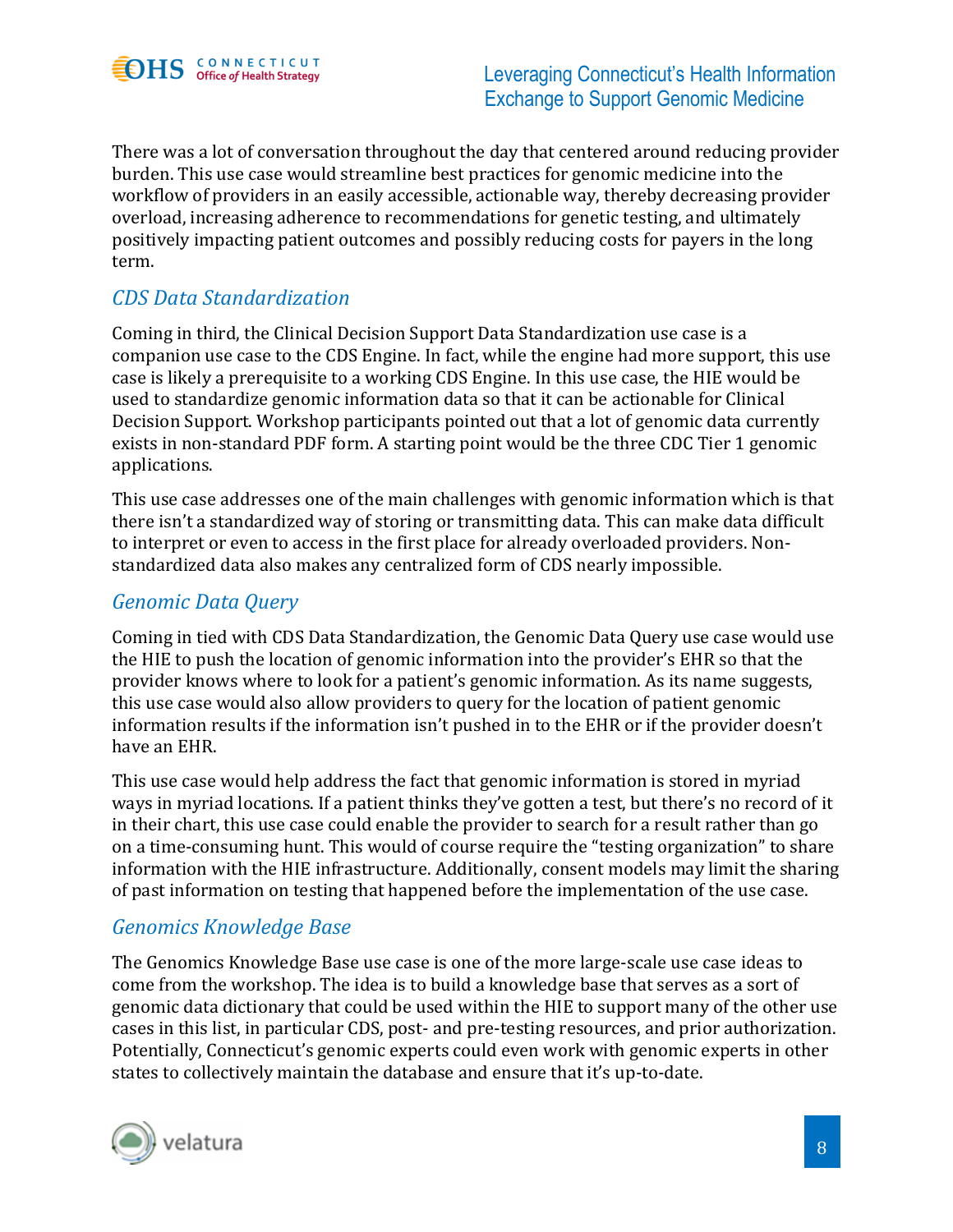

This use case could reduce the burden on providers by powering CDS with current research that's curated by experts in the field. It could also empower clinicians, who don't traditionally have training in genomics, to begin incorporating this data into the care of their patient populations. The Genomics Knowledge Base would also help position Connecticut as the national leader in the genomic medicine and HIE space.

#### <span id="page-12-0"></span>*Post-Testing Resources*

The Post-Testing Resources use case would give providers resources and decision support after a patient's genetic test results have come in. These resources would include next steps, e.g. what to do with the results, and education resources for the provider and patient. Post-testing resources could also include genetic counselor suggestions. The Post-Testing Resource use case would ensure that genetic and genomic testing results are actionable for patient care. It is also important for health plans to know if their members have received proper genetic counseling by the ordering physicians to prepare them for their test results. It would also allow for making recommendations for further testing, particularly for family members who may be at risk.

### <span id="page-12-1"></span>*Correct CPT and ICD10 Codes*

Correct CPT and ICD10 Codes use case, as its name suggests, would use the HIE to make sure that correct codes get used for genetic tests. Accurate coding would support prior authorization, collection and transport of data, the CDS Engine, and discovery of genetic tests being done.

#### <span id="page-12-2"></span>*Pre-Testing Resources*

The Pre-Testing Resources use case is a companion to the Post-Testing Resources use case. After a patient has been flagged as a candidate for a specific genetic test, the Pre-Testing Resources use case would share resources with the provider about what the next steps are for ordering the test: e.g. how to get testing done, to whom to refer the patient, who should order the test, etc.

In tandem with the Post-Test Resources use case, this use case makes sure that providers have the support they need to make genomic information clinically actionable. It would reduce provider burden by providing action steps rather than just flagging that a patient is a candidate for a certain test.

#### <span id="page-12-3"></span>*SDOH Distribution*

In this use case, the HIE would be used to collect and distribute Social Determinants of Health to policy makers and the patient's care team. ICD10 codes have Z codes for SDOH, and Medicaid is encouraging all providers to use these codes. Tracking SDOH could have a tie-in to epigenetics, "an emerging field of science that studies heritable changes caused by the activation and deactivation of genes without any change in the underlying DNA sequence of the organism."<sup>10</sup> However, the primary focus of workshop participants seemed

 $\overline{a}$ <sup>10</sup> National Human Genome Research Institute. "Epigenetics." <https://www.genome.gov/genetics-glossary/Epigenetics>

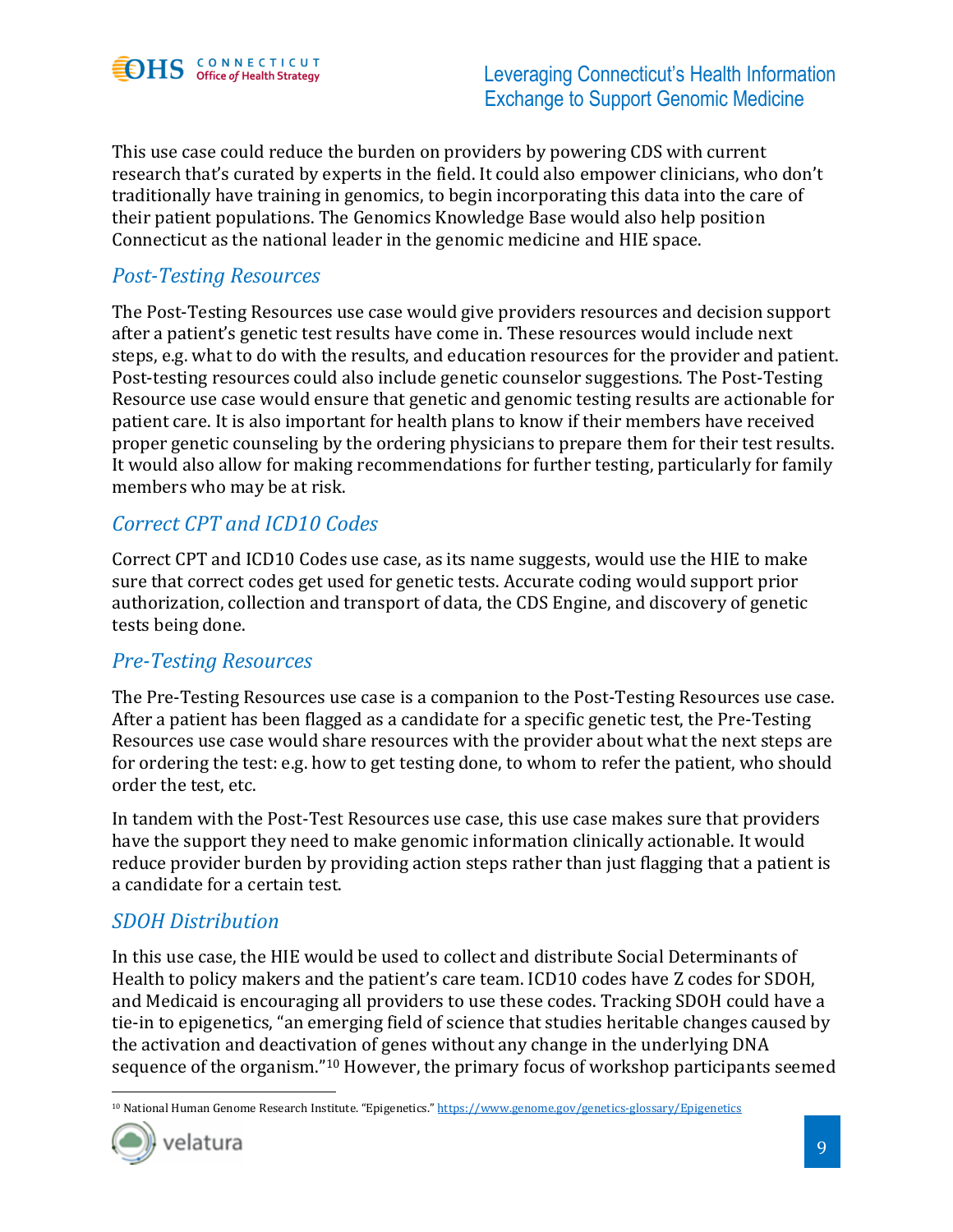

to be on the fact that SDOH significantly impact a person's health outcomes. Even though there wasn't a direct link to genomic medicine, there was a lot of energy and urgency around using the HIE to facilitate the tracking and dissemination of SDOH. The level of support and concern could indicate this as a future topic for another OHS workshop and subsequent working group.

#### <span id="page-13-0"></span>*Research Qualifier*

The Research Qualifier use case would leverage the HIE to connect patients with clinical trials for which they qualify. Patients would have the option to opt-in to being informed about clinical research for which they qualify. Opting-in would flag their record, prompting a notification to be sent to the research organization. This could advance clinical research on genomic interventions and wouldn't necessarily have to be limited to genomic research trials. This use case could also improve patient outcomes by helping to test and develop new and effective treatment options.

#### <span id="page-13-1"></span>*Patient Qualification*

The Patient Qualification use case would send a message to a patient's care team as part of the care summary message when a patient has had a positive result for certain diagnosis codes (like ovarian cancer). The message would say that the patient is a candidate for X genetic test and that it's best clinical practice to get the test. This use case, especially when combined with the Pre- and Post-Testing Resources use cases, would dramatically reduce provider burden by assuring access to current clinical recommendations at the point of care.

#### <span id="page-13-2"></span>*Provider Notification*

The Provider Notification use case would simply add a flag to already-transmitted ADT notifications alerting providers that a patient's genome has been mapped or that a patient has a genetic test result and subsequently letting providers know where results can be found. This could be used for genome mapping, but it could also be used for any sort of genetic testing to reduce duplication.

#### <span id="page-13-3"></span>*Genetic Documentation*

The Genetic Documentation use case would provide documentation to the payer from the medical record that the patient received genetic counseling. Currently, cases are getting denied because there is no information in the EHR that a patient has received genetic counseling, and receiving genetic counseling is often a prerequisite for the coverage of genetic testing.

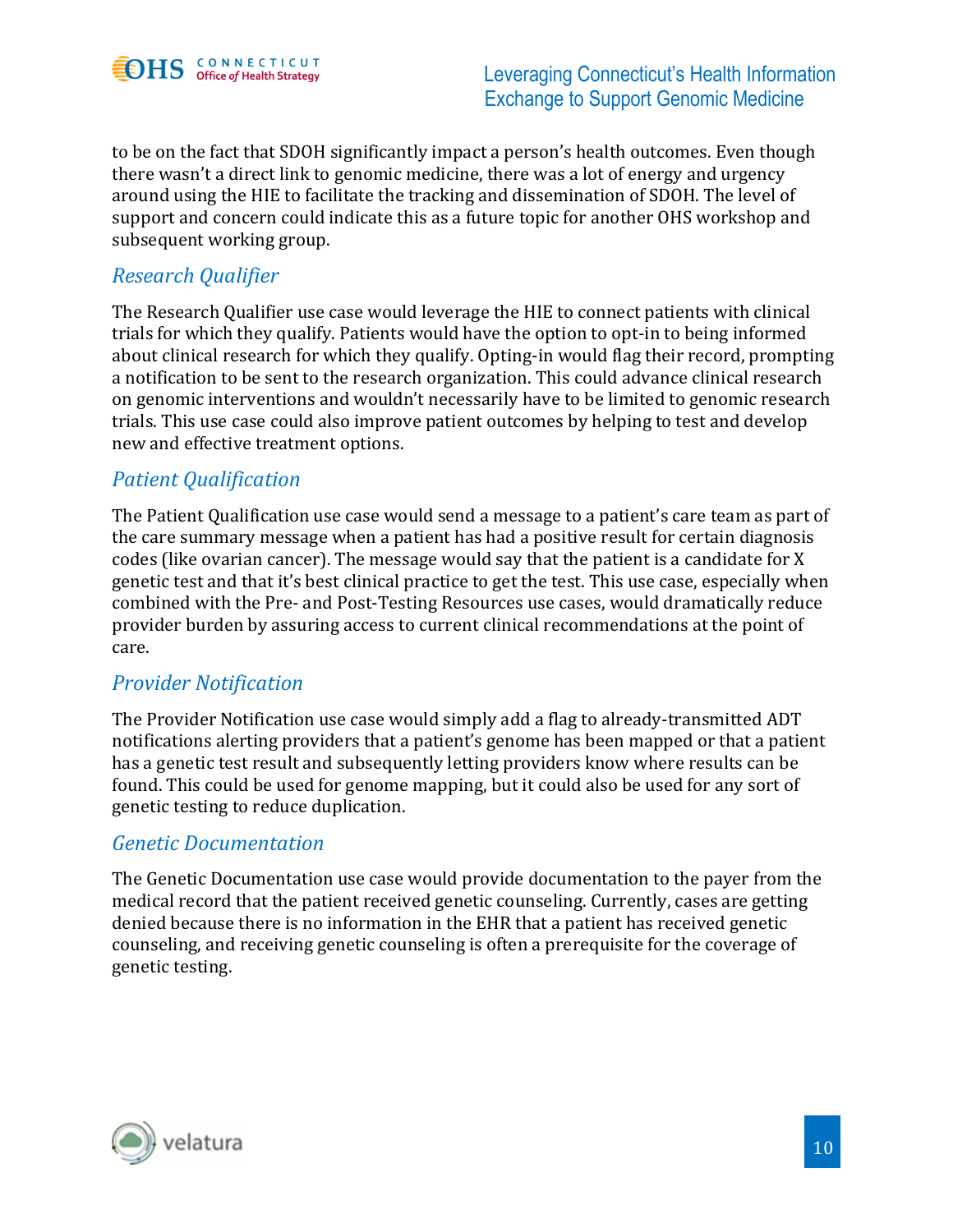

### <span id="page-14-0"></span>**Conclusion**

*"I'm ready to go. I'm looking for recommendations that are practical. It's got to be what can we do now." – Allan Hackney, HITO for Connecticut*

Connecticut is uniquely positioned to become the national leader in leveraging a statewide HIE to support genomic medicine. This cutting-edge work will not only impact patients, providers, and payers in Connecticut, it will also serve as a reasonable national model since the population distribution of the state is a close match to that of the country. By linking innovative medicine with a fully interoperable health information exchange, Connecticut has the opportunity to further genomic research, reduce provider burden, reduce overall costs of care, and most importantly improve patient outcomes.

The results of the Leveraging Connecticut's Health Information Exchange to Support Genomic Medicine workshop will be shared with Connecticut's Health IT Advisory Council. Next, the Genomic Medicine Working Group will convene to begin reviewing the actionable use case ideas and provide input throughout the development process. The goal is to have priority genomic medicine use cases in production in the HIE within a year.

OHS would like to thank the seven people from the workshop who volunteered to be part of the ongoing Genomic Medicine Working Group, and we would like to invite others who are interested in joining this pioneering working group, or future working groups that will be convened by OHS, to contact Allan Hackney at [Allan.Hackney@ct.gov.](mailto:Allan.Hackney@ct.gov)

### <span id="page-14-1"></span>**Editorial Team Recommendations for the Genomic Medicine Working Group**

#### **General Considerations**

⚫ Collaborate with some of the other genomic testing being done in Connecticut including UConn Health Center Personalized Medicine initiatives and Community Health Center Inc's participation in the NIH-funded ALL of Us project [\(https://allofus.nih.gov/\)](https://allofus.nih.gov/), which is gathering patient samples tied to clinical data for whole genome-wide association research studies. Community Health Center Inc is one of the only Federally Qualified Health Centers

[\(https://www.joinallofus.org/en/chc\)](https://www.joinallofus.org/en/chc) involved in this work nationwide.

- Consider the health equity, access, and SDOH dimensions of prioritized use-cases by examining the following questions:
	- ◆ What strategies are in place to engage populations that typically do not access healthcare? Are there strategies to address barriers to access (e.g. trust, financial) and barriers to follow-through (i.e. lack of transport to genetic counseling appointment)?

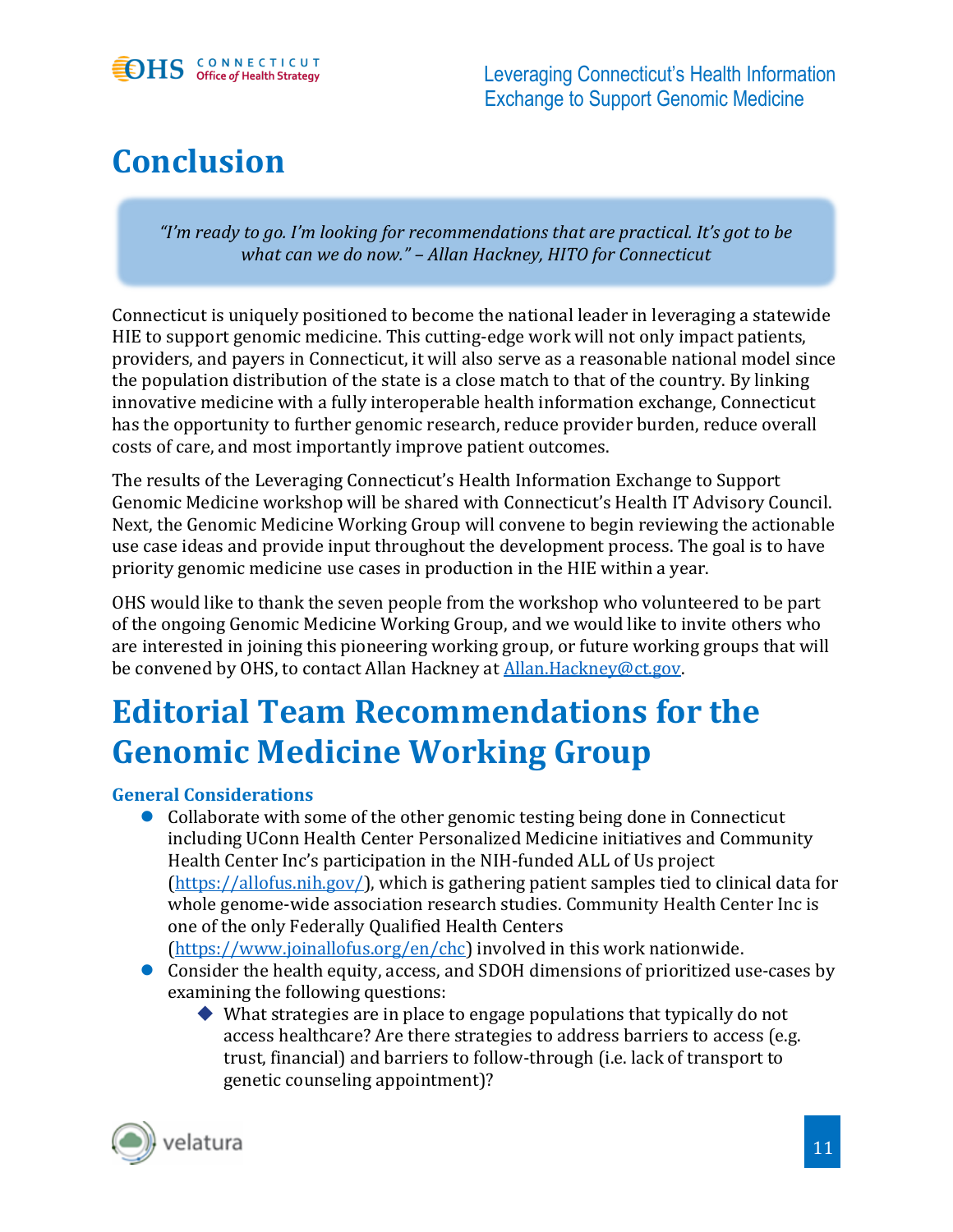

- $\blacklozenge$  Are there design elements that need to be considered up front to minimize risk of bias? (i.e. will the clinical information required for prior authorizations be uniformly available by race and ethnicity, if not, what is the risk that prior authorization approvals may systematically bias one population over another?)
- $\blacklozenge$  What strategies are in place to ensure that healthcare providers working with traditionally vulnerable populations (low income, Medicaid etc.) have access to, are aware of, and can implement the proposed use cases?
- ⚫ Consider discussing and differentiating between personalized medicine and precision medicine to make sure stakeholders understand the differences and how they apply to the statewide HIE's work to support genomic medicine.
- ⚫ Consider working with Editorial Team members' student / intern groups to discuss potential participation in literature review to support Working Group.

#### **CDC Tier One Genomic Applications**

- Conduct literature review of United States Preventative Services Task Force (USPTF) recommendations for CDC Tier 1 genomic applications and associated screenings as primary care providers are much more likely to be influenced by USPTF. Sources could be addressed both within the body of the text and included in the bibliography.
- Consider conducting research on the estimated number or percentage of individuals affected by the three CDC Tier 1 genomic applications as well as race/ethnicity breakdowns.

#### **Further Considerations for Use Cases**

- Prior Authorization
	- $\blacklozenge$  When prioritizing use cases in the working group, consider that prior authorization could benefit from the CDS Engine and CDS Data Standardization as a backbone since the standardization of the request and a CDS evaluation of when to order a test would be helpful.
- CDS Engine
	- ◆ Consider using CDS Hooks, which may be a good method to call the CDS Engine via web-service.
	- ◆ Consider using FHIR® to transmit data in a standardized format.
	- ◆ Discuss how such rules would be integrated with various EHRs for point of care decision-making and/or incorporated into provider population health management strategies.
- CDS Data Standardization
	- Explore further uses of this beyond the initial use case for CDS that would enable not-yet-envisioned CDS or additional use cases for research etc.
- Genomics Knowledge Base
	- ◆ Consider reaching out to research teams conducting similar work at Vanderbilt, Northwestern, and NIH.
- Pre- and Post-Testing Use Cases

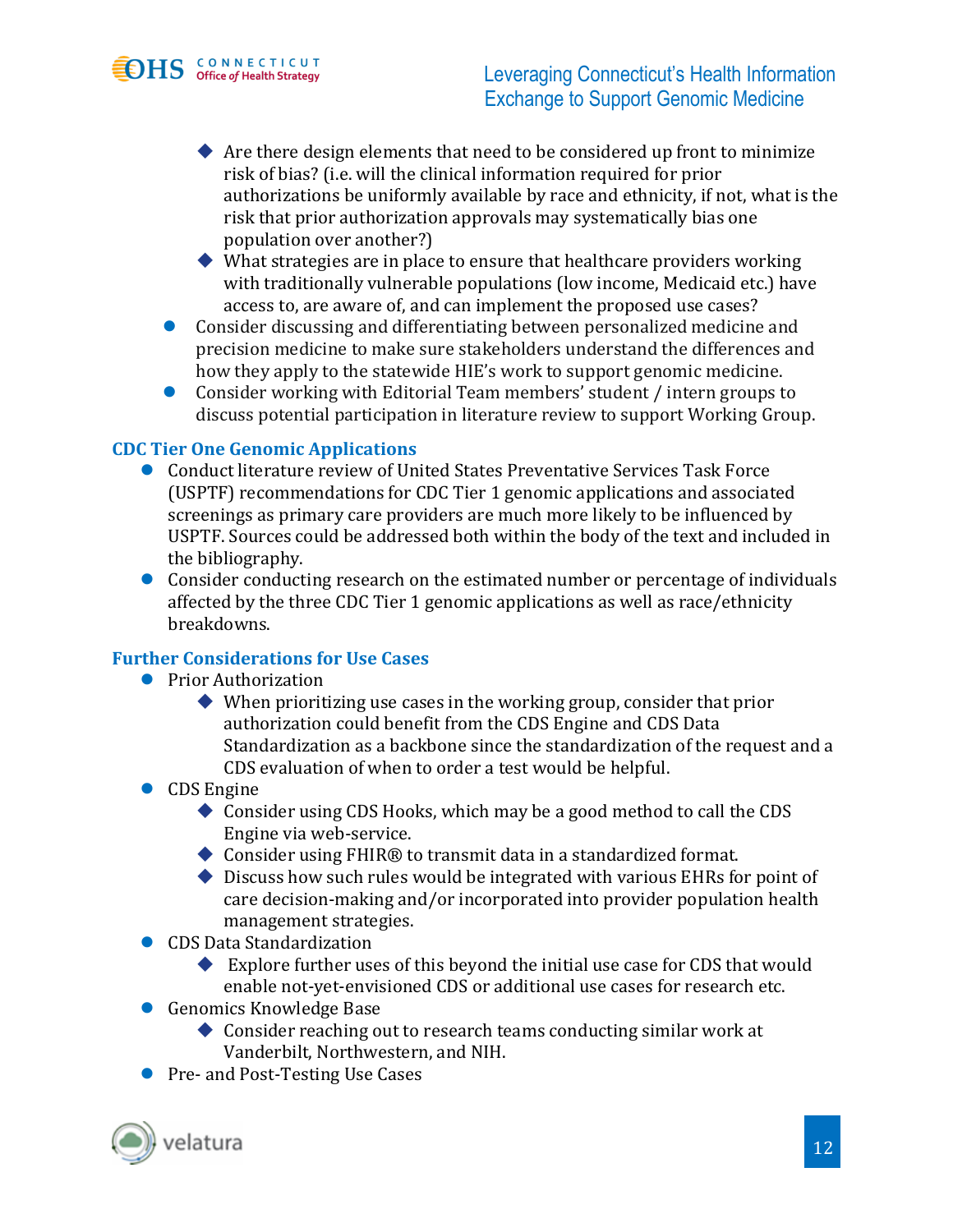

**EDHS** CONNECTICUT Leveraging Connecticut's Health Information Exchange to Support Genomic Medicine

> ◆ Clarify when to offer genetic counseling: pre-test?, post-test?, pre- and posttest?, counseling only for people who get a positive result? Consider payment for counseling and the patient's decision based on personal preferences for counseling.

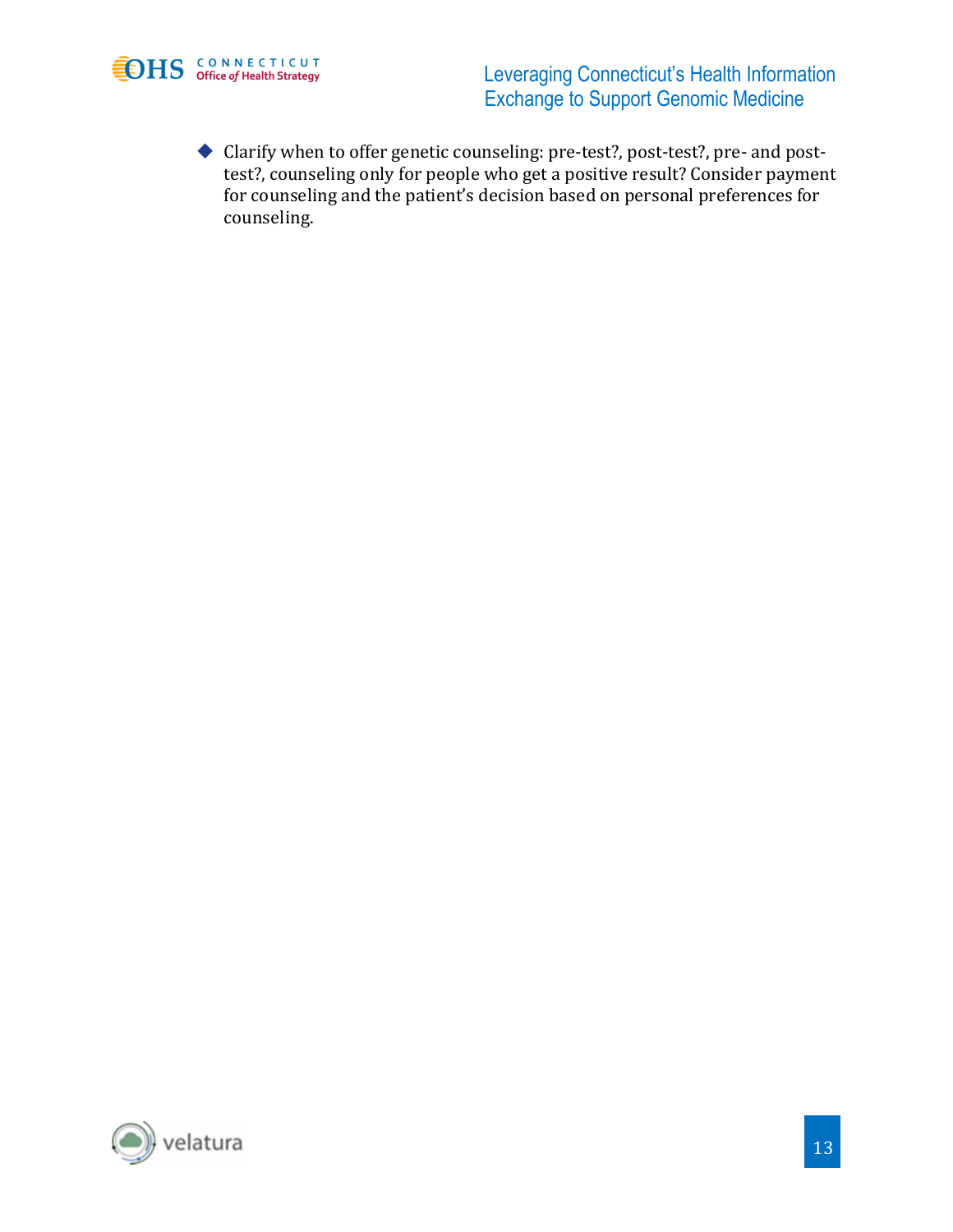

### <span id="page-17-0"></span>**Bibliography**

- Bednar, Erica, Holly Oakley, Charlotte Sun, Catherine Burke, Mark Munsell, Shannon Westin, and Karen Lu. "A universal genetic testing initiative for patients with highgrade, non-mucinous epithelial ovarian cancer and the implications for cancer treatment." *Gynecologic oncology* 146, no. 2 (2017): 399-404. [http://dx.doi.org/10.1016/j.ygyno.2017.05.037.](http://dx.doi.org/10.1016/j.ygyno.2017.05.037)
- Beitsch, Peter, Pat Whitworth, Kevin Hughes, Rakesh Patel, Barry Rosen, Gia Compagnoni, Paul Baron, *et al.* "Underdiagnosis of Hereditary Breast Cancer: Are Genetic Testing Guidelines a Tool or an Obstacle?" *Journal of Clinical Oncology* 37, no. 6 (2018): 453- 460. [https://doi.org./10.1200/JCO.18.01631.](https://doi.org./10.1200/JCO.18.01631)
- Caraballo, PJ, SJ Bielinski, JL St. Sauver, and RM Weinshilboum. "Electronic Medical Record-Integrated Pharmacogenomics and Related Clinical Decision Support Concepts." *Clinical Pharmacology and Therapeutics* 102, no. 2 (August 2017): 254-264. [https://doi.org/10.1002/cpt.707.](https://doi.org/10.1002/cpt.707)
- Carey, David. "Leveraging the resources of an integrated health system for precision health." Presentation at the Incorporating Genomic Medicine into Connecticut's Health Information Network Workshop, Hartford, CT, March 2019.
- Dolin, RH, A. Boxwala, and J. Shalaby. "A Pharmacogenomics Clinical Decision Support Service Based on FHIR and CDS Hooks." *Methods of Information in Medicine* 57, no. 02 (2018): e115-e123. [https://doi.org/10.1055/s-0038-1676466.](https://doi.org/10.1055/s-0038-1676466)
- "Epigenetics." National Human Genome Research Institute. <https://www.genome.gov/genetics-glossary/Epigenetics>
- "Genetic Testing." National Human Genome Research Institute. <https://www.genome.gov/genetics-glossary/Genetic-Testing>
- "Genomics." National Human Genome Research Institute. <https://www.genome.gov/genetics-glossary/genomics>
- Herr, Timothy, Josh Peterson, Luke Rasmussen, Pedro Caraballo, Peggy Peissig, and Justin Starren. "Pharmacogenomic clinical decision support design and multi-site process outcomes analysis in the eMERGE Network." *Journal of the American Medical Informatics Association* 26, no. 2 (February 2019): 143-148. [https://doi.org/10.1093/jamia/ocy156.](https://doi.org/10.1093/jamia/ocy156)

Luzum, Jasmine, and Jason Cheung. "Does cardiology hold pharmacogenetics to an

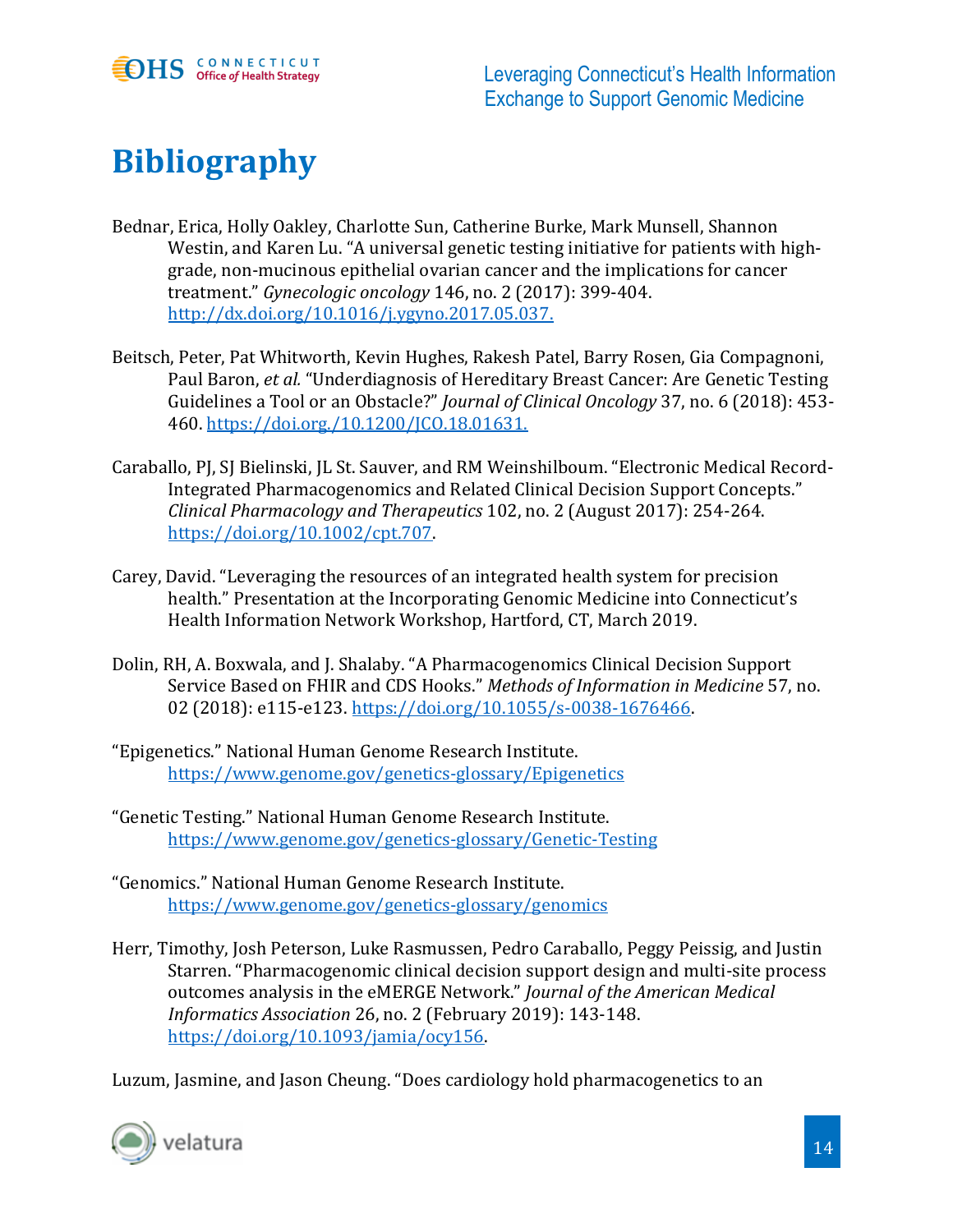

inconsistent standard? A comparison of evidence among recommendations." *Pharmacogenomics* 19, no. 15 (September 2018): 1203-1216. [https://doi.org/10.2217/pgs-2018-0097.](https://doi.org/10.2217/pgs-2018-0097)

- Murray, Michael. "Changing Landscape of Genomic Medicine and Opportunities to Incorporate Genomics in Connecticut." Presentation at the Incorporating Genomic Medicine into Connecticut's Health Information Network Workshop, Hartford, CT, March 2019.
- "Ovarian Cancer in Connecticut Fact Sheet." Connecticut State Department of Public Health online. Last modified August 2016. [https://authoring.ct.gov//-](https://authoring.ct.gov/-/media/Departments-and-Agencies/DPH/Tumor-Registry/pdf/OvarianCancerpdf.pdf) [/media/Departments-and-Agencies/DPH/Tumor-](https://authoring.ct.gov/-/media/Departments-and-Agencies/DPH/Tumor-Registry/pdf/OvarianCancerpdf.pdf)[Registry/pdf/OvarianCancerpdf.pdf.](https://authoring.ct.gov/-/media/Departments-and-Agencies/DPH/Tumor-Registry/pdf/OvarianCancerpdf.pdf)
- Sturm, Amy, Joshua Knowles, Samuel Gidding, Zahid Ahmad, Catherine Ahmed, Christie Ballantyne, Seth Baum, *et al*. "Clinical Genetic Testing for Hypercholesterolemia: JACC Scientific Expert Panel." *Journal of the American College of Cardiology* 72, no. 6 (August 2018): 662-680. [https://doi.org/10.1016/j.jacc.2018.05.044.](https://doi.org/10.1016/j.jacc.2018.05.044)
- "Tier 1 Genomics Applications and their Importance to Public Health." CDC online. Last modified March 6, 2014. [https://www.cdc.gov/genomics/implementation/toolkit/tier1.htm.](https://www.cdc.gov/genomics/implementation/toolkit/tier1.htm)
- Trivedi, Bijal. "Medicine's future?" *Science* 358, no. 6362 (October 2017): 436-440. [https://doi.org/10.1126/science.358.6362.436.](https://doi.org/10.1126/science.358.6362.436)
- "What is HIE?" HealthIT.gov. [https://www.healthit.gov/topic/health-it-and-health](https://www.healthit.gov/topic/health-it-and-health-%20%20%20information-exchange-basics/what-hie)[information-exchange-basics/what-hie](https://www.healthit.gov/topic/health-it-and-health-%20%20%20information-exchange-basics/what-hie)
- Williams, Marc, Melissa Kern, Virginia Lerch, Johnathan Billet, Janet Williams, and Gregory Moore. "Implementation of a patient-facing genomic test report in the electronic health record using a web-application interface." *BMC Informatics and Decision Making* 18, no. 32 (2018). [https://doi.org/10.1186/s12911-018-0614-x.](https://doi.org/10.1186/s12911-018-0614-x)

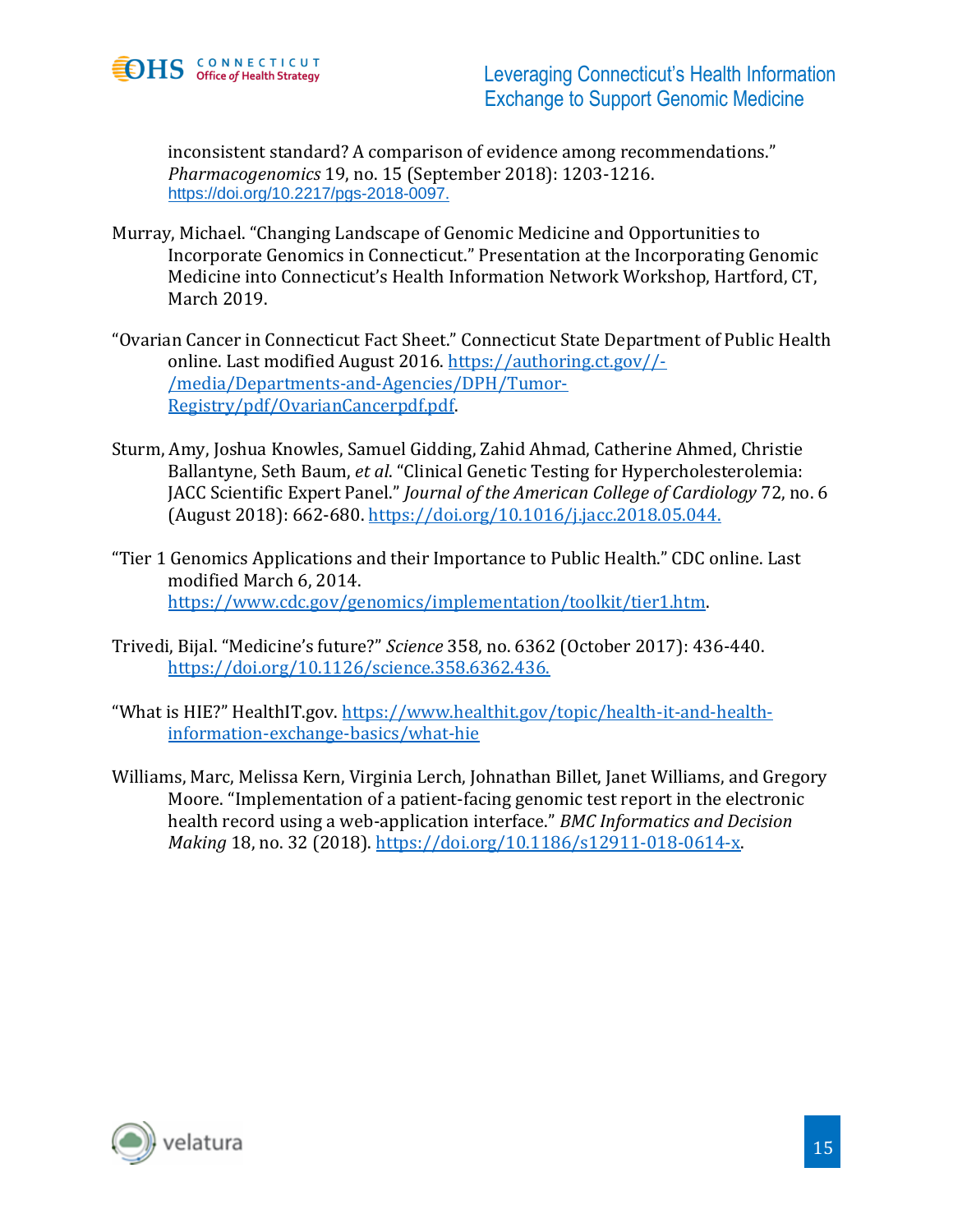

### <span id="page-19-0"></span>**Appendix A: Workshop Agenda**

- 9:30 AM Welcome & Introduction
- 10:00 AM Benefits and Opportunities of Sharing Genomic Data
	- Michael Murray, MD
	- David Carey, PhD
- 11:00 AM Questions for the Panel Tabletop Exercise
- 11:30 AM Lunch Break
- 12:00 PM Panel Discussion
	- Allan Hackney, MD
	- David Carey, PhD
	- Michael Murray, MD
	- Robert Zavoski, MD
	- Thomas Agresta, MD
	- Victoria Veltri, JD
- 12:45 PM Connecticut Health Information Exchange Overview
- 1:00 PM Case Studies Tabletop Exercise
- 1:45 PM Short Break
- 2:00 PM Identifying New Opportunities Tabletop Exercise
- 3:00 PM Summary and Next Steps
- 3:30 PM Adiourn

#### **Meet Our Panel**

#### **Allan Hackney, CISM, CRISC**

- Health Information Technology Officer for Connecticut
- <https://commonimpact.org/about/bio/hackney>

#### **David Carey, PhD**

- Associate Chief Research Officer at Geisinger Health System and Director of Weis Center for Research
- [https://www.geisinger.edu/research/research-and-innovation/find-an](https://www.geisinger.edu/research/research-and-innovation/find-an-investigator/2018/04/04/13/27/david-carey)[investigator/2018/04/04/13/27/david-carey](https://www.geisinger.edu/research/research-and-innovation/find-an-investigator/2018/04/04/13/27/david-carey)

#### **Michael Murray, MD, FACMG, FACP**

- Director for Clinical Operations for Yale School of Medicine and Yale New Haven Hospital's Center for Genomic Health
- [https://medicine.yale.edu/genetics/people/michael\\_murray.profile](https://medicine.yale.edu/genetics/people/michael_murray.profile)

#### **Robert Zavoski, MD, MPH**

- Medical Director of Connecticut Department of Social Services
- <http://www.ct.gov/oha/lib/oha/equitycommission/documents/bios/robzbio.pdf>



velatura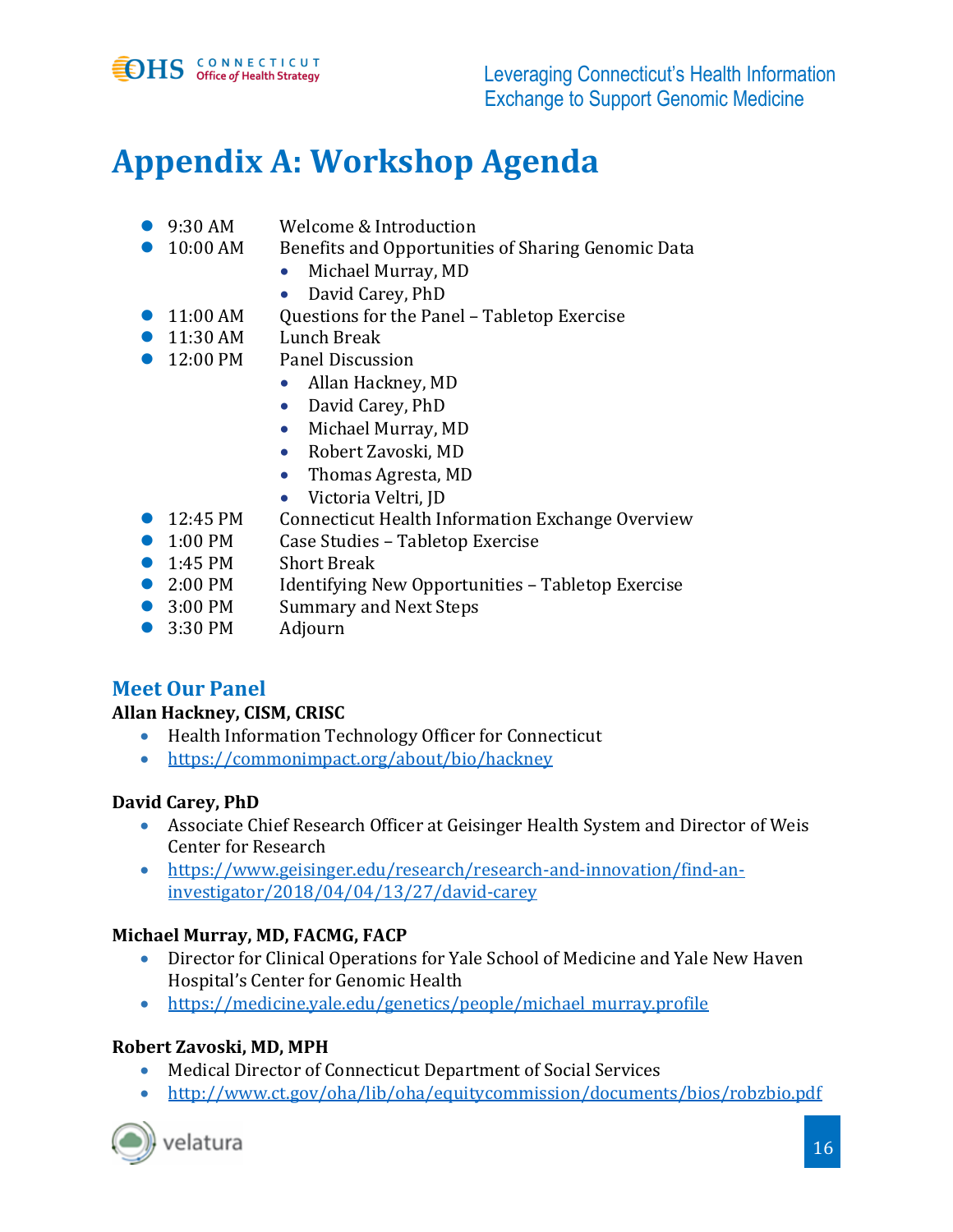

#### **Thomas Agresta, MD, MBI**

- Professor and Director of Medical Informatics Family Medicine, Director of Clinical Informatics Center for Quantitative Medicine, Informatics Leader at Connecticut Institute for Primary Care Innovation (CIPCI)
- <http://facultydirectory.uchc.edu/profile?profileId=Agresta-Thomas>

#### **Victoria Veltri, JD, LLM**

- Executive Director for Office of Health Strategy
- <https://portal.ct.gov/OHS/About/Director>

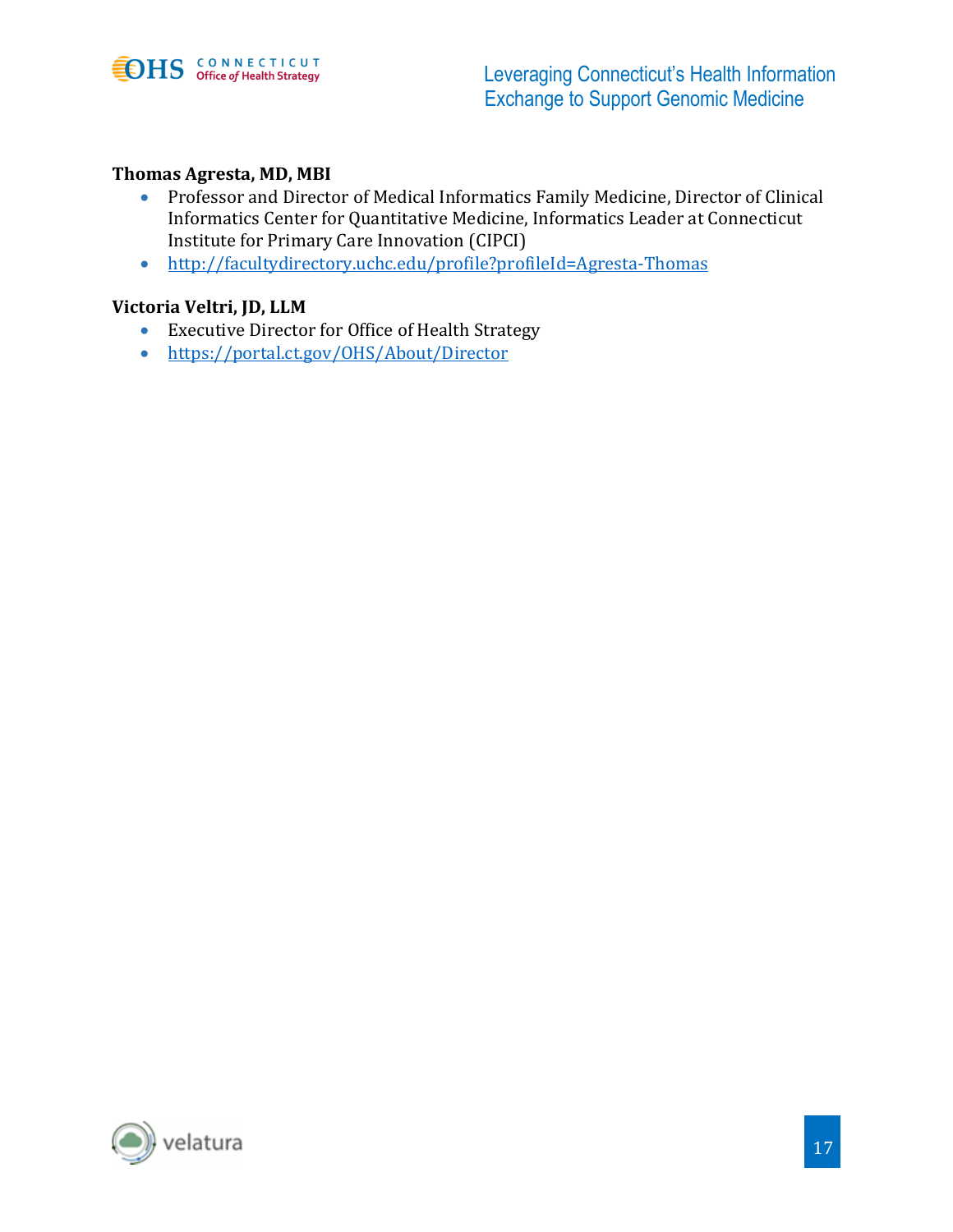

### <span id="page-21-0"></span>**Appendix B: Complete Slide Deck**

(Double click on image to open complete slide deck as a PDF)



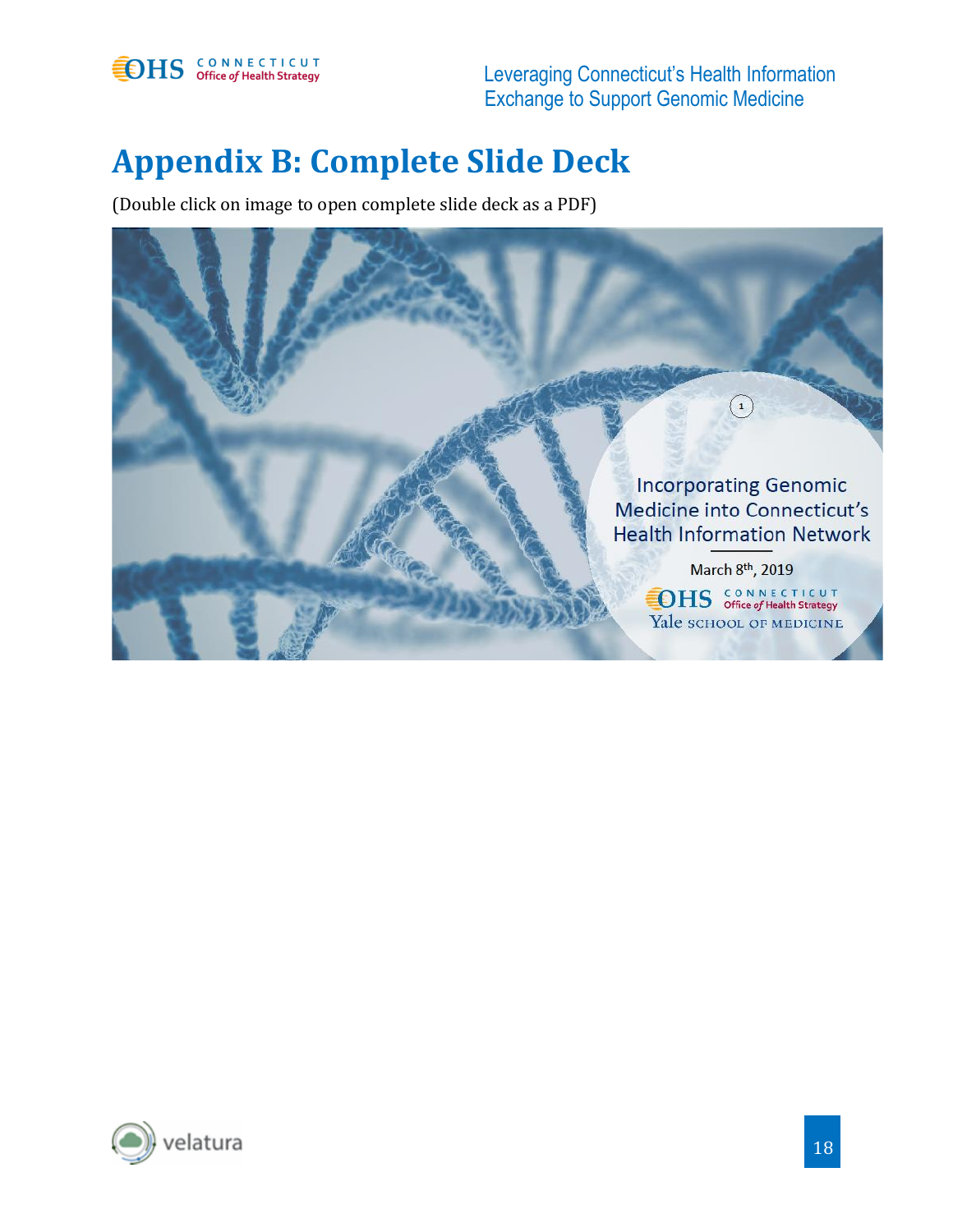### <span id="page-22-0"></span>**Appendix C: David Carey, PhD, "Leveraging the resources of an integrated health system for precision health"**

(Double click on image below to open complete presentation as a PDF)



### Leveraging the resources of an integrated health system for precision health

David J. Carey, PhD **Geisinger Health System** 

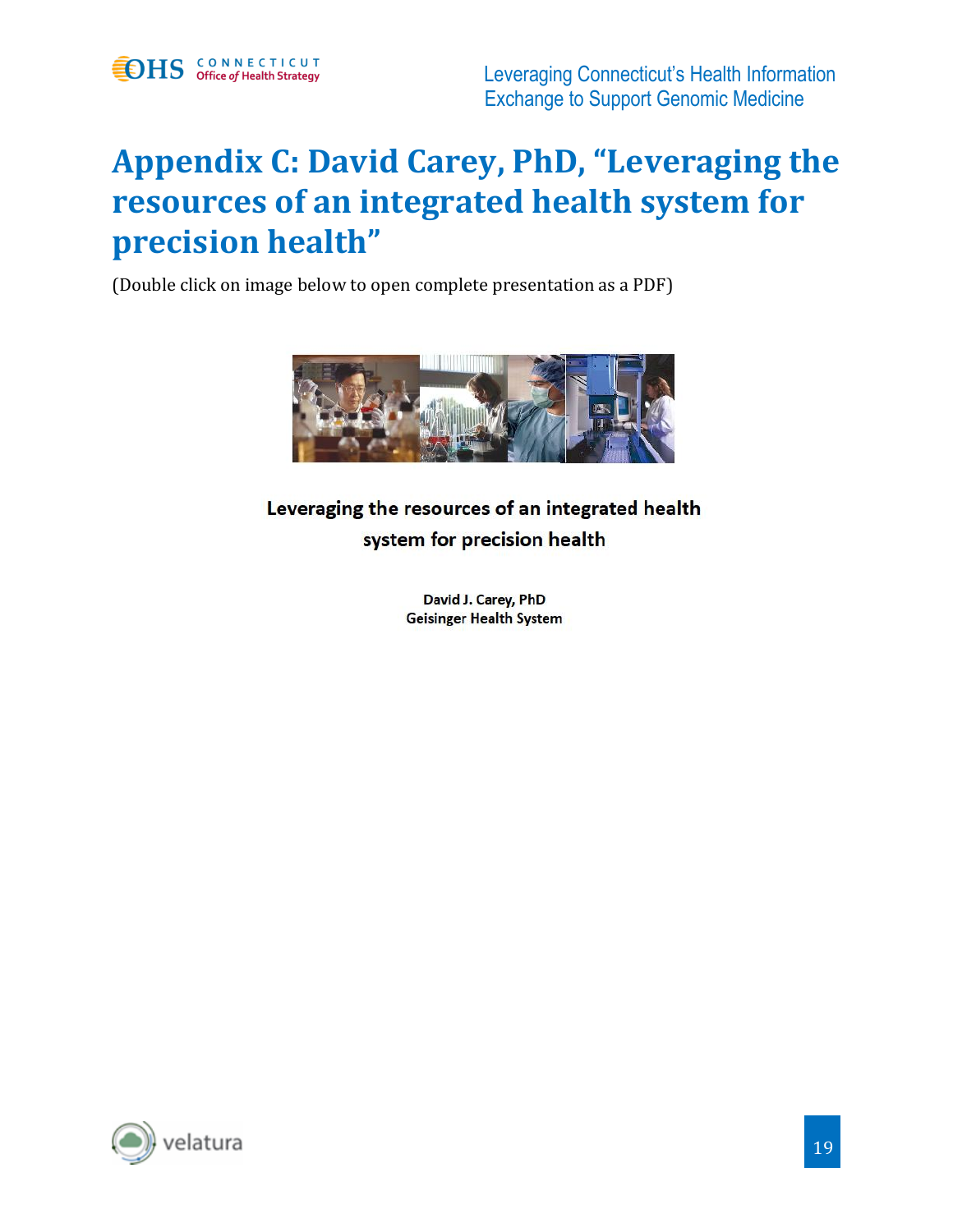

### <span id="page-23-0"></span>**Appendix D: Michael Murray, MD, "Changing Landscape of Genomic Medicine and Opportunities to Incorporate Genomics in Connecticut"**

(Double click on image below to open complete presentation as a PDF)



### **Changing Landscape of Genomic Medicine and Opportunities to Incorporate Genomics in Connecticut**

**Mike Murray, MD Clinical Director Yale Center for Genomic Health** Friday, March 8, 2019 10:30-11:00 AM

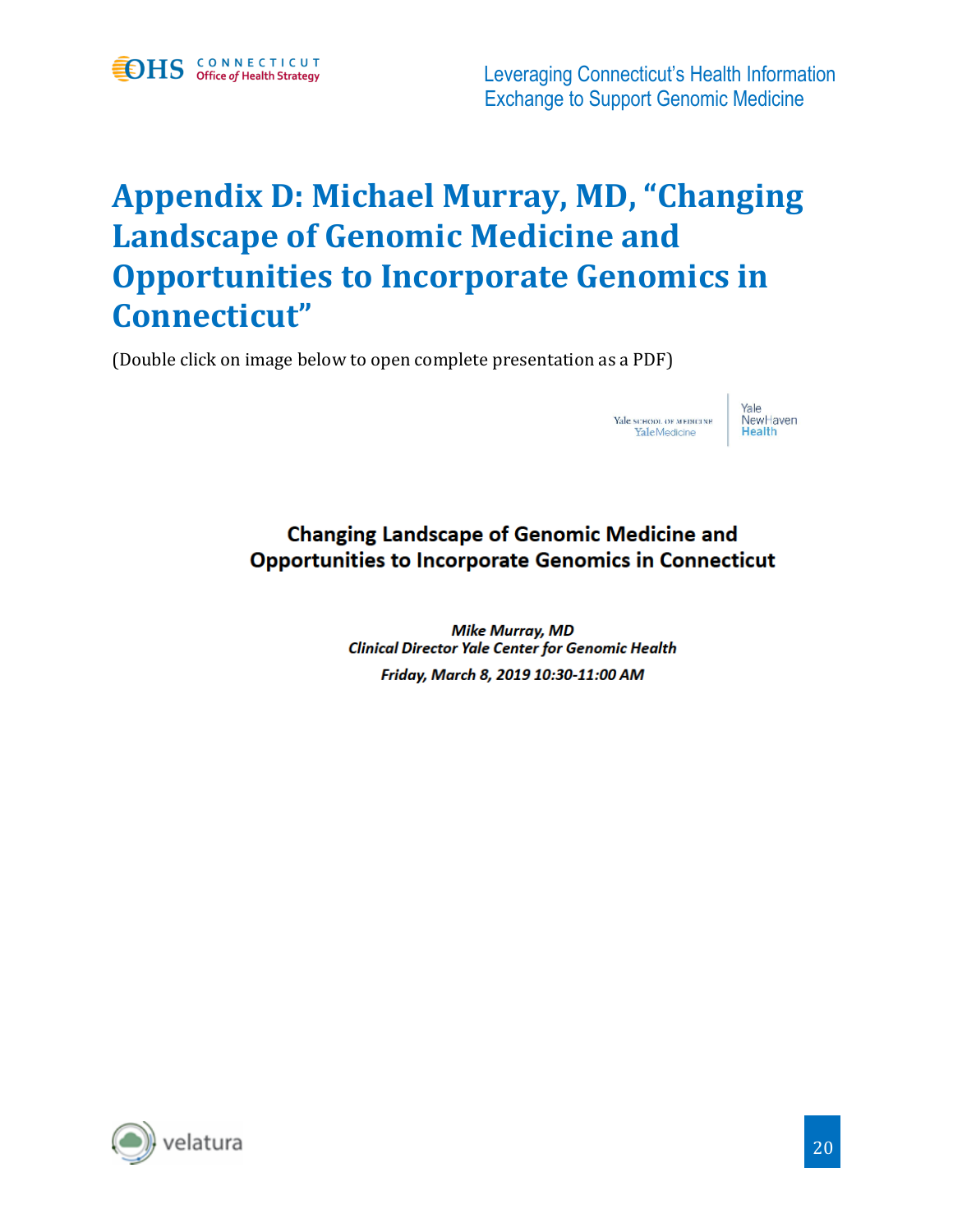

### <span id="page-24-0"></span>**Appendix E: Case Studies**

### **Case Study #1: Alex Gonzales**

#### Scenario:

- 67 year old male
- Smoker with poorly controlled diabetes. He notes that skips his diabetes medication half the time.
- He presented to the emergency room with a cold and blue left foot.
- An urgent balloon and stent procedure re-established circulation in his foot.
- On discharge, his clinical team provides prescriptions including Prasugrel, however, when Alex's wife asked about cost of medicine she found out that out-of-pocket cost will exceed \$100/month, she says they can't afford it

Alex's wife explains that he received a test in New Haven last year to help decide what medicines will work and asked his provider if he has that result.

#### **Questions:**

- 1 What happens next in the path of care with genetic testing / without genetic testing?
- 2 What information goes to patient, doctor, hospital, and health plan and when?





### **Case Study #2: Joyce Smith**

Scenario:

- 57 year old female
- Recent diagnosis of ovarian cancer
- Pathology report finds that Joyce has Epithelial Ovarian Cancer
- No family history of cancer, specifically no history of breast or ovarian cancer  $\bullet$

When reviewing diagnosis with her provider, the gynecologic surgeon recommends that she undergo a genetic test for BRCA1/2 and other syndromic cancers.

#### **Questions:**

- 1 What happens next in the path of care with genetic testing / without genetic testing?
- 2 What information goes to patient, doctor, hospital, and health plan and when?

**OHS** SONNECTICUT Yale SCHOOL OF MEDICINE

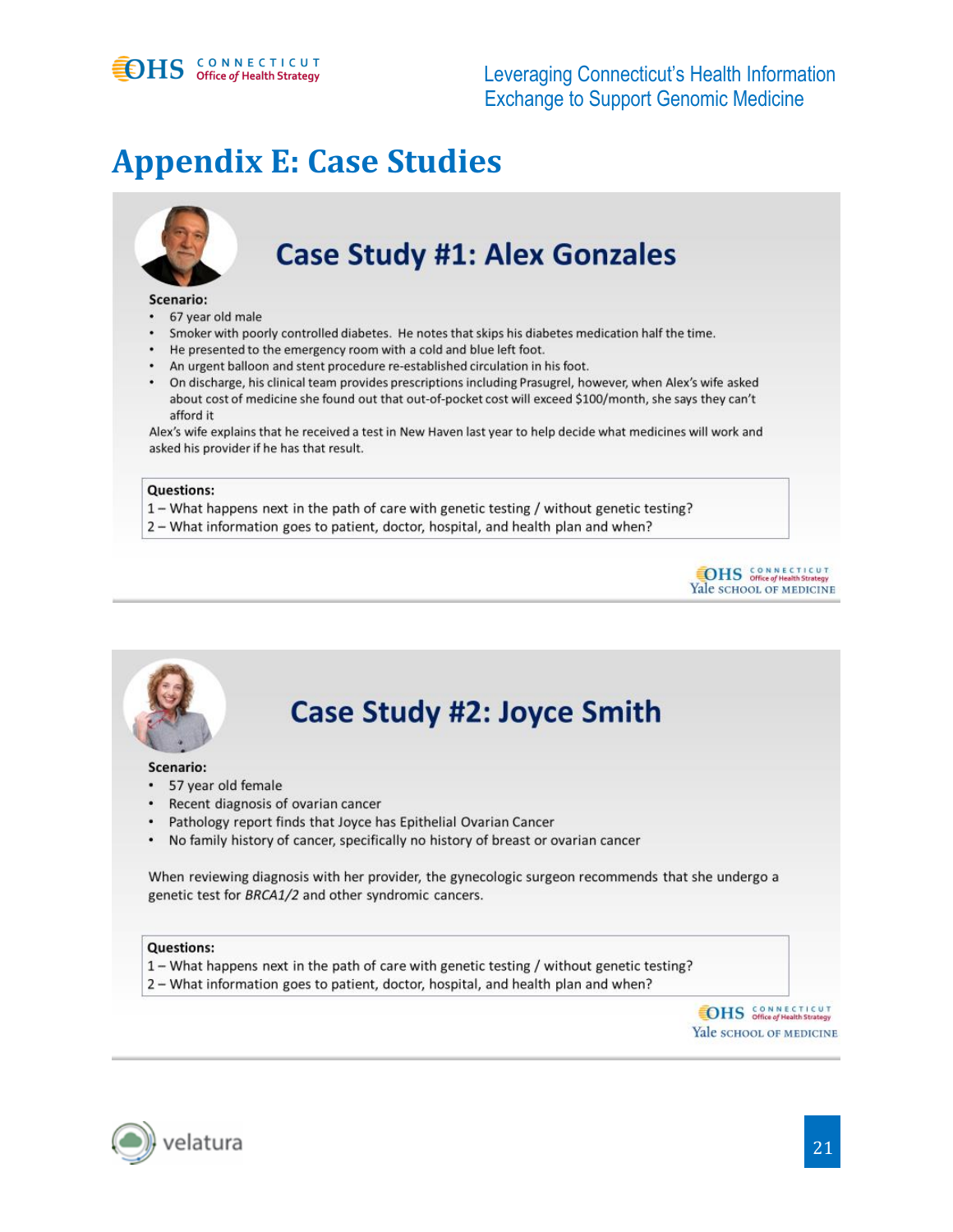

### <span id="page-25-0"></span>**Appendix F: Attendee List**

| <b>Organization</b>                      | <b>Last Name</b> | <b>First Name</b> |
|------------------------------------------|------------------|-------------------|
| Anthem                                   | Tafuri           | Robert, MD        |
| CHC, Inc.                                | Schmitt          | Natalie           |
| CHC, Inc.                                | Taylor           | Amy               |
| Consultant                               | Chatterjee       | Supriyo, SB       |
| <b>Consumer Advisory Board</b>           | Manohar          | Velandy, MD       |
| <b>DPH</b>                               | Aye              | Diane             |
| DPH - Tumor Registry                     | Gonsalves        | Lou               |
| DPH - Genomic Office                     | Lillpopp         | Jonathon          |
| <b>DSS</b>                               | Zavoski          | Robert, MD        |
| Geisinger Health System                  | Carey            | David             |
| <b>Hartford Healthcare</b>               | Tenenholz        | Beverly           |
| <b>HIE Entity</b>                        | <b>Tohnson</b>   | Lauri             |
| <b>HIE Entity</b>                        | Mills            | <b>Brittney</b>   |
| <b>HIE Entity</b>                        | Schnyder         | John              |
| <b>HIE Entity</b>                        | Sitaru           | Sabina            |
| Institute of Living at Hartford Hospital | Ruano            | Gualberto, MD     |
| My Gene Counsel                          | <b>Bonadies</b>  | Danielle          |
| <b>OSC</b>                               | Czunas           | Sandra            |
| State of CT / OHS                        | Gerratana        | Terry             |
| <b>OHS</b>                               | Hackney          | Allan             |
| <b>OHS</b>                               | Schaefer         | Mark              |
| <b>OHS</b>                               | Veltri           | Vicki             |
| Sema4                                    | Keeling          | <b>Jonathon</b>   |
| Sema4                                    | Xue              | Ming              |
| <b>UConn AIMS</b>                        | Fontes           | Alan              |
| <b>UConn Health</b>                      | Agresta          | Tom, MD           |
| <b>UConn Health</b>                      | Hayden           | Kate              |
| Velatura                                 | Carpenter        | <b>Brianne</b>    |
| Velatura                                 | Kaye             | Jill              |
| Velatura                                 | Kosowski         | Lauren            |
| Velatura                                 | <b>Ort</b>       | Summer            |
| Velatura                                 | Wilkening        | Rick              |
| Yale Center for Genomic Health           | Murray           | Michael, MD       |
| Yale Center for Genomic Health           | Painter          | Polly             |
| Yale Center for Research Computing       | Peskin           | Eric              |
| <b>Yale School of Medicine</b>           | Hsiao            | Allen, MD         |